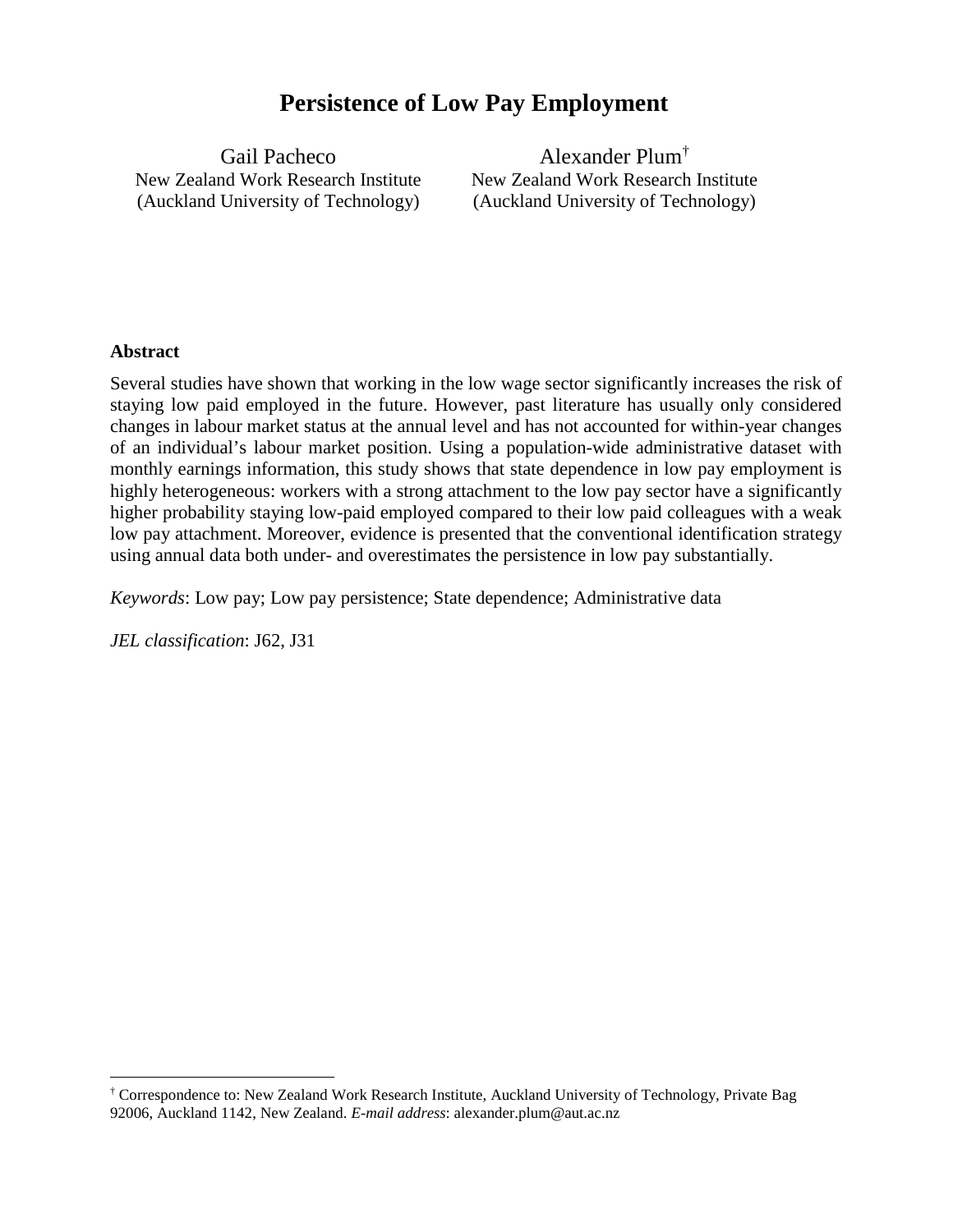# **1. Introduction**

Public (and academic) debate regarding rising levels of inequality has surged in recent years, often fuelled by an increasing or stagnating share of low pay employment. The average low pay incidence in the OECD in 2015 was approximately 16 percent, though with remarkable gender and country differences.<sup>[1](#page-1-0)</sup> Related to this, the number of studies analysing the labour market prospects of low paid employed has increased noticeably, often asking to what extent low-paid employment may operate in the capacity of a 'stepping-stone' towards improved labour market outcomes versus lead into a 'no-pay – low-pay' cycle. Though the findings on this debate are rather mixed (for a discussion see Plum 2015), most studies present evidence in favour of state dependence in low pay. This means, employment in the low wage sector itself increases the risk of being employed on a low wage in the future compared to other labour market positions.

The aim of this study is to utilise monthly administrative data on wages and salary to investigate state dependence in low pay, and compare our findings with the prevailing identification strategy in relevant literature – namely, the reliance on survey data, and estimates based on earnings information for just one month within each year. This study shows that not accounting for monthly variation in wages across the year has a severe impact on the estimated size of low pay persistence. Furthermore, controlling for differences in the intensity of low pay attachment also has a considerable impact on the estimated probabilities of staying low paid employed. These findings point to a heterogeneous effect of past periods of low pay employment.

From a theoretical perspective, one major argument for state dependence in low pay employment is that low paid jobs might send a negative signal: the employer does not know the true productivity of a worker and thus might look at the labour market history of the employee as a proxy. Thus, working on low pay might be considered as working in a 'bad job' (e.g. Acemoglu 2001). Layard et al. [1991: 249] popularized this concern by the famous remark: "While unemployment is a bad signal, being in a low-quality job may well be a worse one."

To analyse the above labour market dynamics empirically, information on individual earnings and characteristics are required. Surveys (like the British Household Panel Survey (BHPS), the German Socio-Economic Panel (SOEP), and/or the Household Income and Labour Dynamics in Australia Survey (HILDA)) are often employed for these empirical exercises, as they provide a rich set of individual and labour market related information. However, one limitation of survey data is that earnings information are collected with respect to one time point in a year. Though not discussed in the low pay literature, it is implicitly assumed that earnings variation within a year does not have a major effect on estimation results. This assumption is only justified if individuals' wage variation during a year is minimal.

However, if wages are not constant within a year, the intensity with which an individual is employed in the low wage sector might also not be constant. For example, an individual might be identified as low-paid employed at the interviewed month in a survey as their wage was below the low-pay threshold. But if their wage dynamics meant that was one of only a few

<span id="page-1-0"></span> <sup>1</sup> Data retrieved on 19 April 2018 from the OECD:<http://stats.oecd.org/>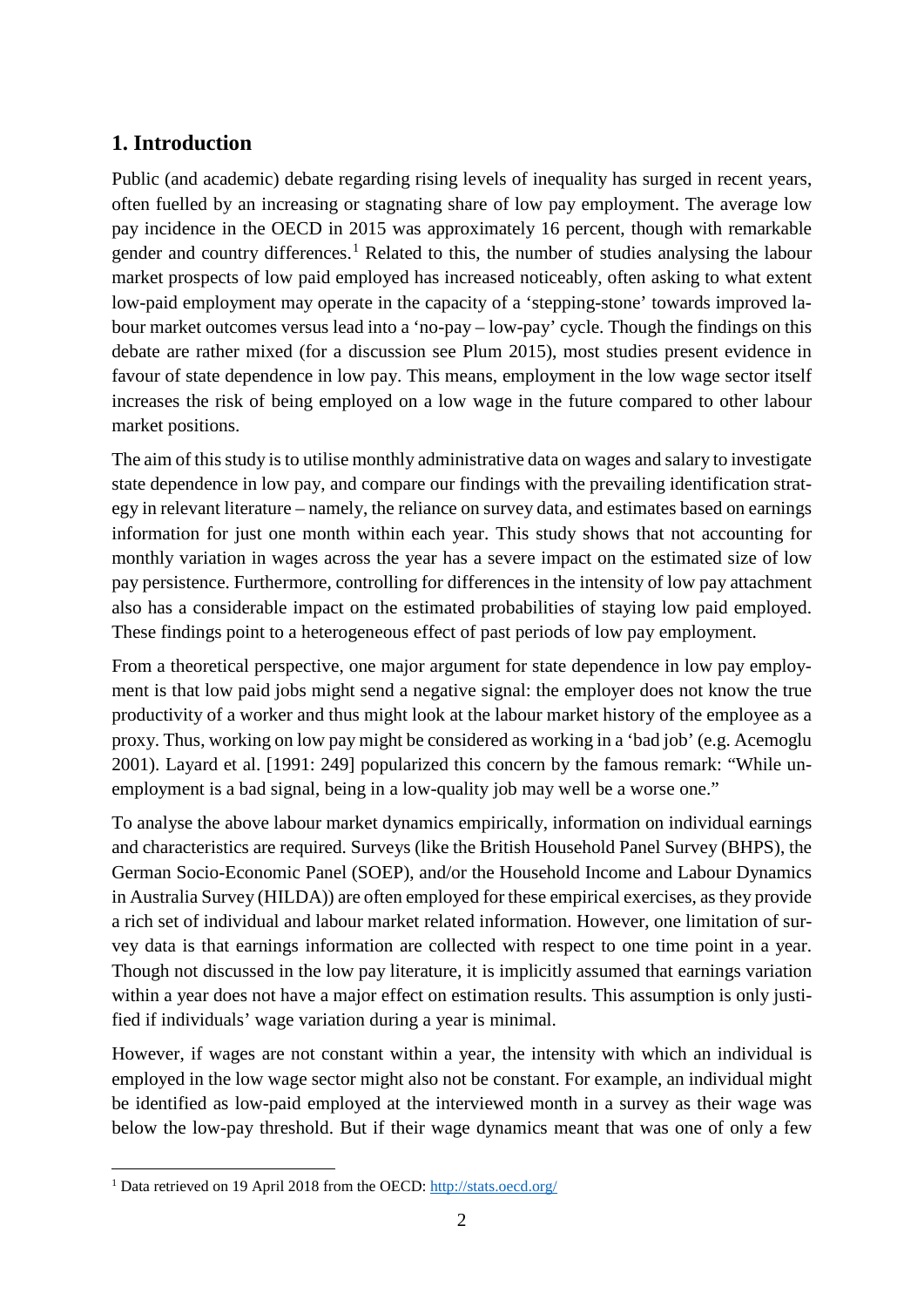months on low pay, and that the majority of the year they were earning above the threshold, then accounting for monthly variation in wages illustrates the weak attachment this individual has to the low pay sector. Likewise it is possible for someone to be classified as higher-paid employed in the interviewed month, even if that individual has spent most of the remaining months of the year in the low wage sector, and thus has a strong low-pay attachment.

This study assesses the plausibility of assuming relatively constant wages, as well as the impact when this assumption is not realised on estimates of low pay persistence. For this purpose we employ population-wide monthly administrative data on individual wages and salaries. This unit record information is sourced for the time period of 2007 to 2013 from the Integrated Data Infrastructure (IDI) in New Zealand (NZ). The IDI contains micro data from a range of government agencies and enables the researcher to join these on the individual level. For the purposes of this study, tax data from Inland Revenue are used, which covers the entirety of the NZ working population. The main advantage of these data is that accurate information are provided on a monthly basis and that survey related issues like panel attrition (e.g. Cappellari & Jenkins 2008) and measurement error associated with self-reporting do not need to be addressed. Furthermore, the high number of observations in combination with a long time period aids in providing a detailed picture of labour market movements.

In a similar vein to past literature, we focus on prime aged male workers. We initially determine the intensity of low pay attachment for each worker by calculating the number of low pay months experienced within each year relative to the total number of employed months. Based on these constructed ratios, three groups are formed: those without any low pay experience (no low pay attachment); those spending less than half of their employed months in the low pay sector (weak low pay attachment); and the final group spending at least fifty percent of their employed time in low pay (strong low pay attachment). We find a noticeable variation in lowpay attachment across the working population, with some workers on low pay for just a few months in a year, whereas others spend most of their employment in the low wage sector. Moreover, the correlation of low pay sector attachment over time appears rather stable and is substantially higher after accounting for monthly variation in earnings, compared to the traditional method of comparing wages of a single month (via survey data) across consecutive years.

To derive the impact of labour market position on future labour market outcomes, we follow a common approach in the low-pay literature and apply dynamic random-effects multinomial logit estimators. The estimation results indicate that there is substantial heterogeneity in the risk of facing low pay depending on past strength of attachment to the low pay sector. More specifically, we find that an individual has a significantly higher risk of strong low pay attachment, if they experienced strong low pay attachment in the past, compared to their counterparts who experienced weak or no low pay attachment. Furthermore, when comparing our findings to the prevailing identification strategy in the literature we find that low pay persistence is overestimated for workers with a weak low-pay attachment and underestimated for individuals with a strong low-pay attachment.

The remainder of this paper is structured as follows: Section 2 provides an overview of the current literature on low pay dynamics; Section 3 describes the NZ labour market context; Section 4 presents a conceptual framework for highlighting the effect of not accounting for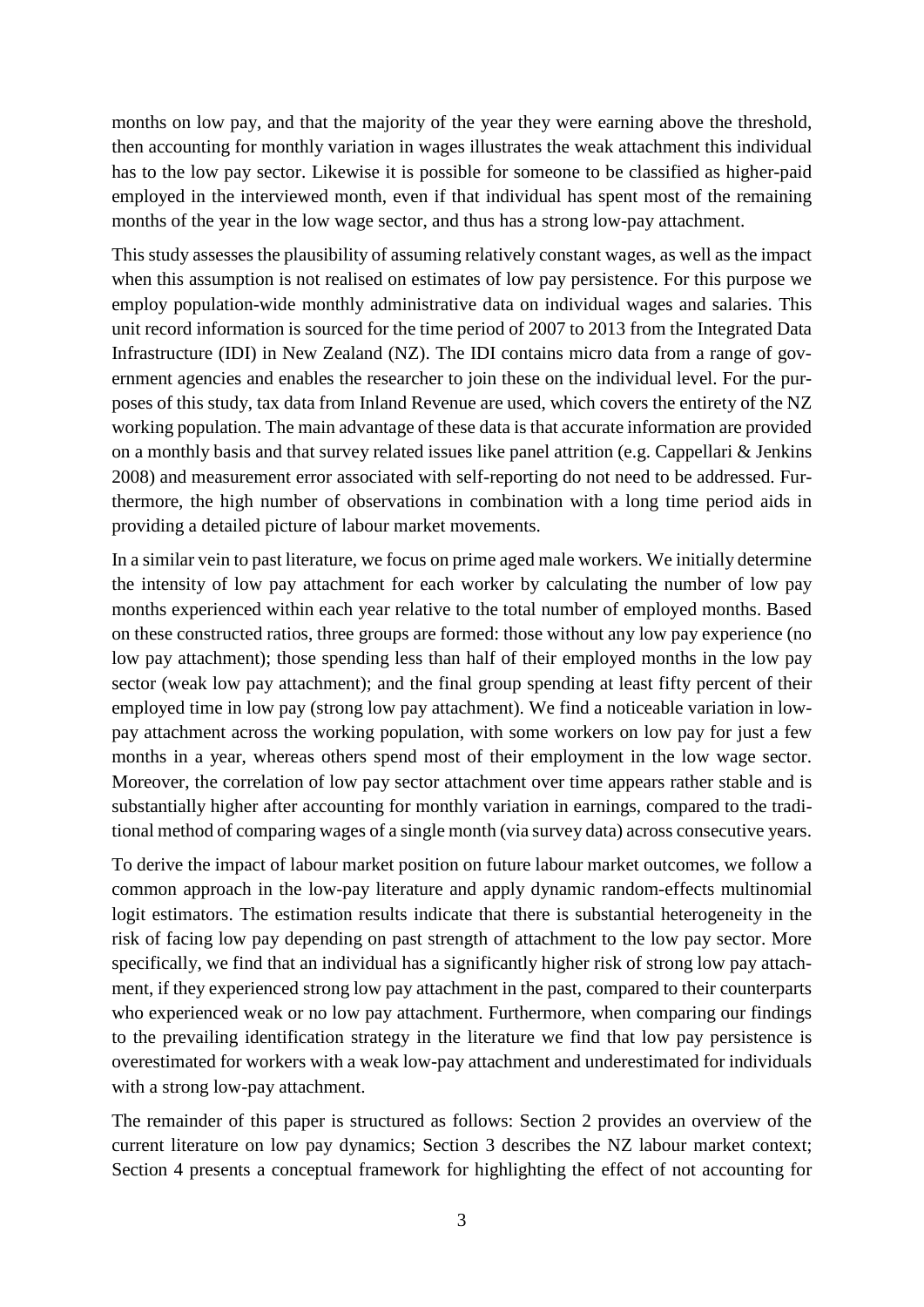monthly variation in wages; Section 5 encompasses an overview of the administrative data and key descriptives; Section 6 presents the econometric model; in Section 7 results are provided, and the final section concludes.

# **2. Literature Review**

The number of studies on low pay has increased substantially in recent years. The aim of this section is to provide a brief overview of country specific empirical findings on low pay dynamics and prior estimates of the magnitude of low pay persistence (Table 1).

For the case of the United Kingdom, Stewart & Swaffield (1999) use the first five waves (1991- 95) of the British Household Panel Survey (BHPS). Three different indicators are used to identify low-paid employed (half the median, half the mean, and two-thirds the median of gross hourly wages). Using a bivariate probit model, the authors find 'considerable persistence in low pay' [p. 40]. Stewart (2007), also uses BHPS data (for the period 1991-96), and focusses on the interrelationship between low  $pay^2$  $pay^2$  and unemployment. After application of various random and fixed effects specifications, he finds that 'low-wage jobs act as the main conduit for repeat unemployment' [p. 511]. In another study stemming from the use of BHPS data, Cappellari & Jenkins (2008) use an endogenous switching model, to uncover substantial persistence in low pay employment. Most recently, using data from both the BHPS and Understanding Society, Cai et al. (2017) apply dynamic multinomial logit models to estimate the extent of state dependence in low pay. In a similar fashion to the studies above, the authors conclude that 'those employees who are on low pay are more likely to be found on low pay in the future, compared with those who are (…) unemployed or on higher pay' [p. 27].

With respect to the Italian labour market, Cappellari (2007) uses data from the Survey on Households Income and Wealth (SHIW) for the waves 1993 to 2002 (noting that this is a biannual survey). Low paid employed are defined as the poorest fifth of the wage distribution. Multivariate probit models that control for endogeneity of initial conditions, earnings attrition and educational attainment are estimated. The author concludes that there is 'considerable state dependence: the experience of low pay raises the probability of subsequent low pay episodes' [p. 465].

Low pay persistence has also been examined in the German context. Uhlendorff (2006) uses data from the SOEP for the years 1998 to 2003 and applies two different measures to identify low-paid employed: gross wages below two thirds of the median hourly wages and the first quintile of the wage distribution. Applying a dynamic multinomial logit model, the author presents evidence for 'strong true state dependence in low pay' [p. 18] and 'a strong link between low pay and no pay' [p 18]. Mosthaf (2014) uses for the years 2000-06 data from the German Integrated Employment Biographies Sample (IEBS), which is an administrative data set with rich information on employment on a daily basis. Due to the lack of the exact working time, an individual is identified as low-paid if he earns less than two thirds of the median gross wage of all full-time employed individuals. Applying dynamic multinomial logit models with random effects the author detects noticeable state dependence in low pay.

<span id="page-3-0"></span> $2$  Low paid employed is defined as receiving a gross hourly wage of below £3.50, in 1997 terms.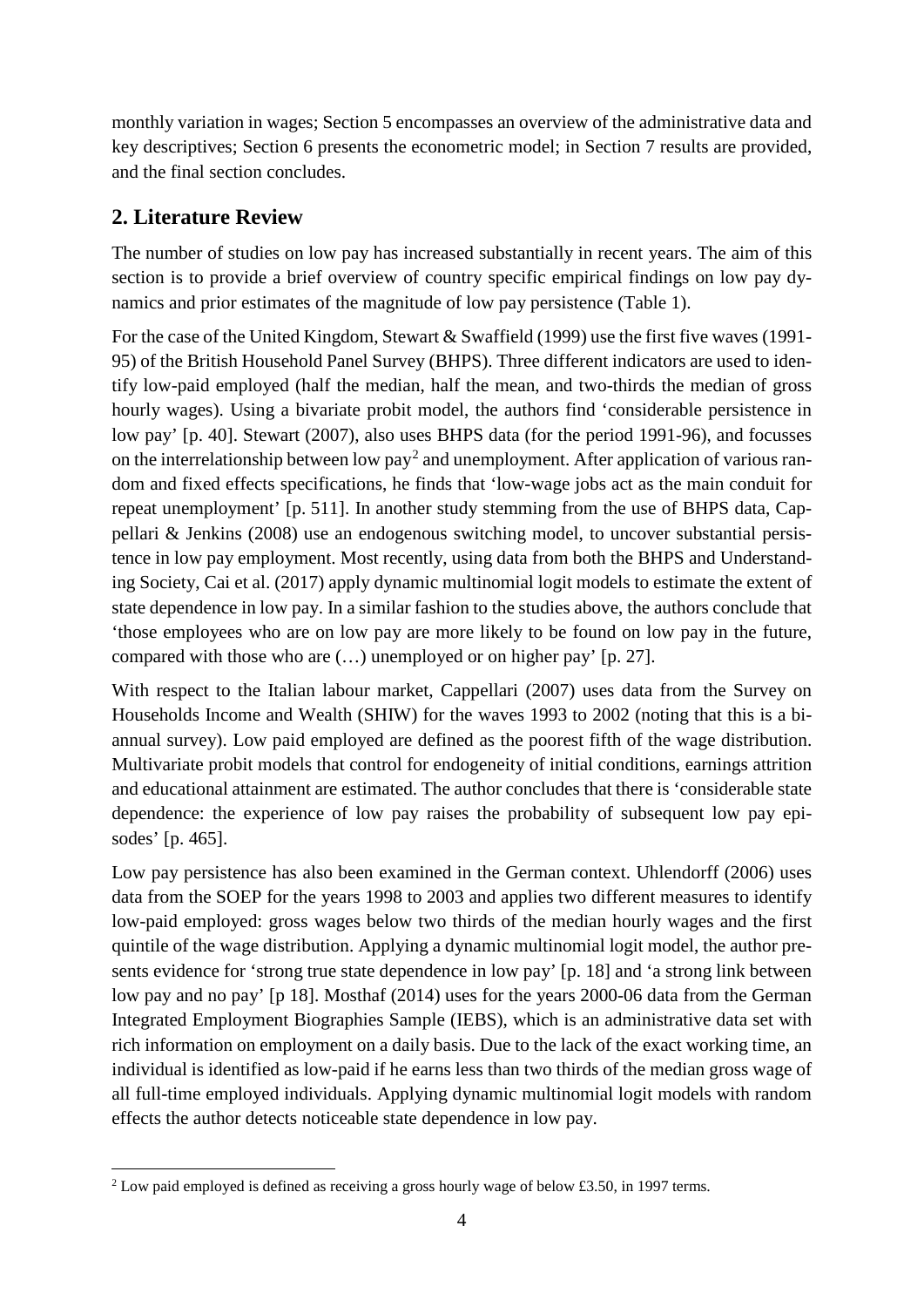Using data from the European Community Household Panel (ECHP), Clark & Kanellopoulos (2013) analyse the persistence of low pay employment for twelve European countries over the period 1994 – 2001. Two different measures are used for defining low-pay employment: *i*) the OECD threshold of two-thirds of the mean hourly wages and *ii*) if the individual is in the lowest three deciles of the pay distribution.<sup>[3](#page-4-0)</sup> Using random effects probit estimators, the authors find evidence for 'positive, statistically significant state dependence in every single country' [p. 122].

| Study                           | $P(\text{Lp}_t \text{Hp}_{t-1})$ | $P(\text{Lp}_t   \text{Lp}_{t-1})$ | $P(\text{Lp}_t   \text{ue}_{t-1})$ |
|---------------------------------|----------------------------------|------------------------------------|------------------------------------|
| Uhlendorff (2006)               | $0.024 - 0.038$                  | $0.049 - 0.077$                    | $0.048 - 0.083$                    |
| Mosthaf $(2014)$                | $0.033 - 0.007$                  | $0.091 - 0.168$                    | $0.023 - 0.076$                    |
| Clark & Kanellopoulos $(2013)*$ |                                  | UK: 0.071                          |                                    |
|                                 |                                  | Germany: 0.064                     |                                    |
|                                 |                                  | Italy: $0.045$                     |                                    |
| Cai et al. $(2017)$ **          | 0.160                            | 0.272                              | 0.202                              |

*Table 1: Low pay persistence of related studies*

*Note:* The studies of Stewart & Swaffield (1999), Cappellari (2007) and Cappellari & Jenkins (2008) are restricting the analysis to employed. Stewart (2007) does not provide any number on low pay persistence. \* 2/3 of median as provided in Table 5 [p. 127]. \*\* Refers to estimation results for males using the Understanding Society data.

To analyse the effect low pay employment on the future labour market position on the Australian labour market, Buddelmeyer et al. (2010) use data from Household, Income and Labour Dynamics in Australia (HILDA). In their study, a person is defined as low paid if their wage is bellow two-thirds of the median gross hourly wage. Dynamic random effects probit models are applied and the author show that being low-paid employed increases the risk of future unemployment; however, these findings are only significant among women. Fok et al. (2014) also use data from HILDA to estimate transitions between unemployment, low-pay and higher pay employment. To identify low paid employed, a person must have an hourly rate of pay below 120% of the hourly minimum wage and a weekly wage below 120% of the weekly minimum wage. The authors use dynamic multinomial logit model with random effects to estimate state dependence in low pay. One finding is that there is sizeable state dependence in low pay.

## **3. The NZ low pay sector**

There is limited empirical analyses regarding the NZ low pay sector. There is one descriptive study by Cochrane et al. (2018) that use two different definitions to identify low paid employed: the first one accounting for the relative distance to the median wage (labelled as OECD low pay) and the second one in relation to the minimum wage (labelled as 120% MW low pay). As a result of these different measures the low pay incidence varies; in 2015 about 11.1 percent of the employed were low paid according to the OECD definition and 24.9 according to the minimum wage definition.

To derive the comparability of the NZ labour market with others countries from the OECD, some OECD economic and labour market related indicators for Australia, Germany, New Zealand, Great Britain and United States are presented in Table 2. It can be seen that evaluated by

<span id="page-4-0"></span><sup>&</sup>lt;sup>3</sup> For robustness reasons various different thresholds are applied.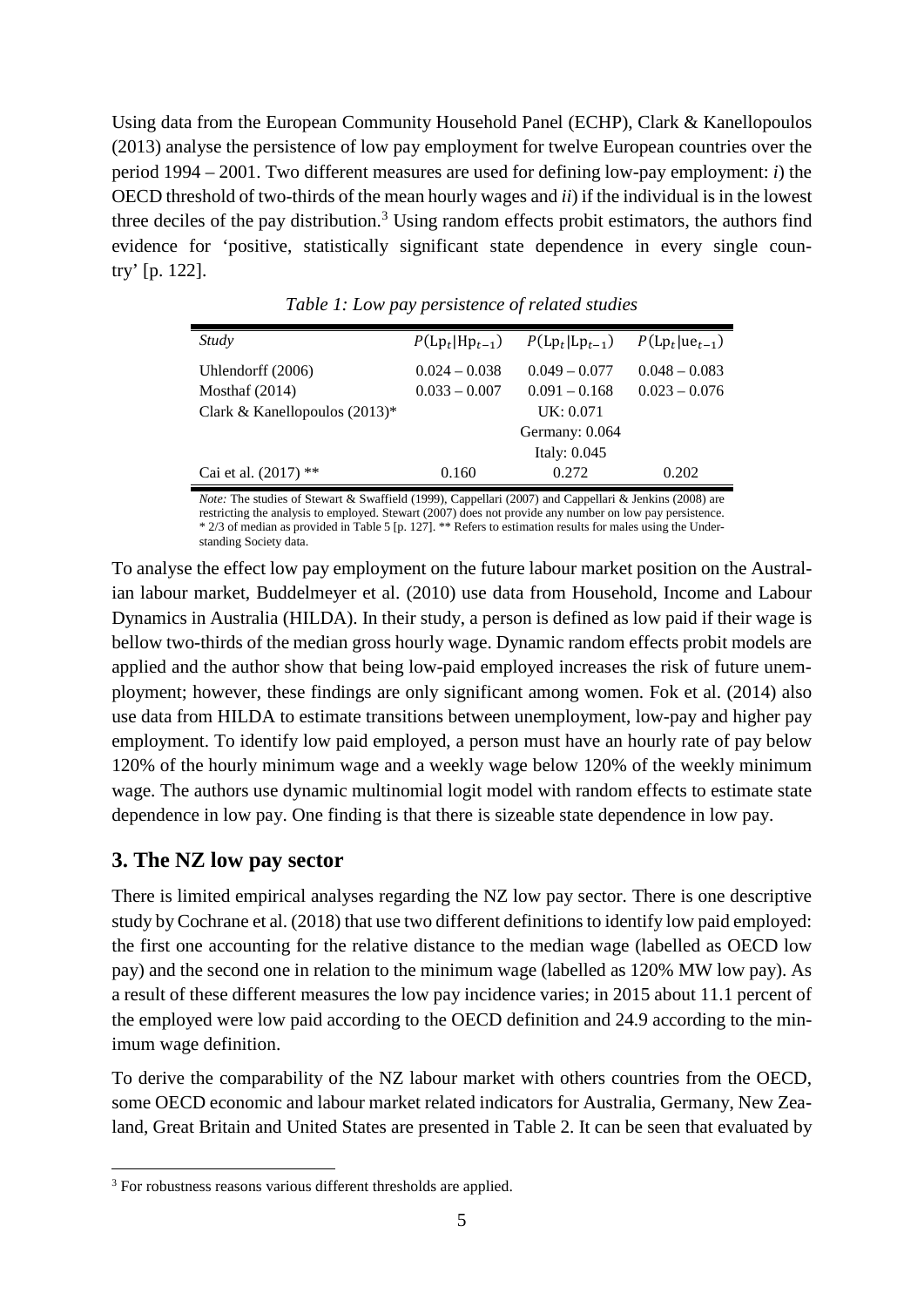their contribution to GDP the main four sectors are trade, public administration, industry and real estate activities: their summed percentage contribution to GDP is about 64 percent. This is on a comparable level with the respective contribution of GBR (64 percent) Australia (64 percent) and the US (67 percent). Due to a substantially greater industry sector, the percentage of GDP generated by those four sectors is noticeably greater for Germany (71 percent).

|                                                     | <b>AUS</b> | <b>DEU</b> | <b>NZL</b> | <b>GBR</b> | <b>USA</b> |
|-----------------------------------------------------|------------|------------|------------|------------|------------|
| Gross value added at basic prices (2014, ISIC rev4) |            |            |            |            |            |
| Agriculture, forestry and fishing                   | 2.5%       | $0.8\%$    | 6.8%       | $0.7\%$    | 1.3%       |
| Industry, including energy                          | 16.6%      | 25.9%      | 15.4%      | 14.0%      | 16.9%      |
| Construction                                        | 8.6%       | 4.5%       | 6.3%       | $6.0\%$    | 4.0%       |
| Distributive trade, repairs*                        | 16.7%      | 15.9%      | 17.7%      | 18.0%      | 15.9%      |
| Information and communication                       | 2.9%       | 4.7%       | 3.0%       | $6.0\%$    | 5.9%       |
| <i>Financial and insurance activities</i>           | 9.1%       | 4.1%       | 6.3%       | 7.5%       | 7.3%       |
| Real estate activities                              | 12.3%      | 11.0%      | 14.8%      | 13.5%      | 12.3%      |
| Prof., scientific, techn.; admin., **               | 10.6%      | 10.9%      | 10.4%      | 12.1%      | 11.5%      |
| Public admin.; compulsory s.s.;                     | 17.9%      | 18.0%      | 15.8%      | 18.3%      | 21.8%      |
| Other service activities                            | 2.9%       | 4.1%       | 3.5%       | 4.0%       | 3.2%       |
| Low Pay Incidence (men, 2015)                       | 13.5%      | 15.7%      | 12.8%      | 15.5%      | 21.2%      |
| Minimum wage relative to median wages of full-      | 53.8%      | 46.7%      | 60.5%      | 49.0%      | 34.9%      |
| time workers $(2016)$                               |            |            |            |            |            |
| Strictness of employment protection – individual    | 1.94       | 2.84       | 1.01       | 1.66       | 1.17       |
| and collective dismissals (regular contracts, 2013) |            |            |            |            |            |
| Collective bargaining coverage (2010)               | 58.6%      | 59.8%      | 15.6%      | 30.9%      | 12.6%      |

*Table 2: Economic and labour market related indicators for five selected OECD countries*

*Source:* OECD Statistics (2018). \* includes transport; accommod., food serv.; \*\* includes support serv. Activities; \*\*\* includes education; human health

Looking at labour market indicators (bottom part of Table 2), it can be seen that New Zealand has a low pay incidence (13 percent) which is on a comparable level as Australia (14 percent), UK (16 percent) and Germany (16 percent). The US faces the highest share of low pay incidence (21 percent). One explanation for the slightly smaller size of the low pay sector could be the relatively high level of the minimum wage: set into ratio with the median wage of full-time workers, the level is 61 percent for New Zealand, 54 percent for Australia, 49 percent for UK, 47 percent for Germany and 35 percent for the US.

Moreover, the OECD data show that New Zealand has a low level of strictness of employment protection, which is on a comparable level as the US. Furthermore, the collective bargaining coverage is little and also comparable with the US level.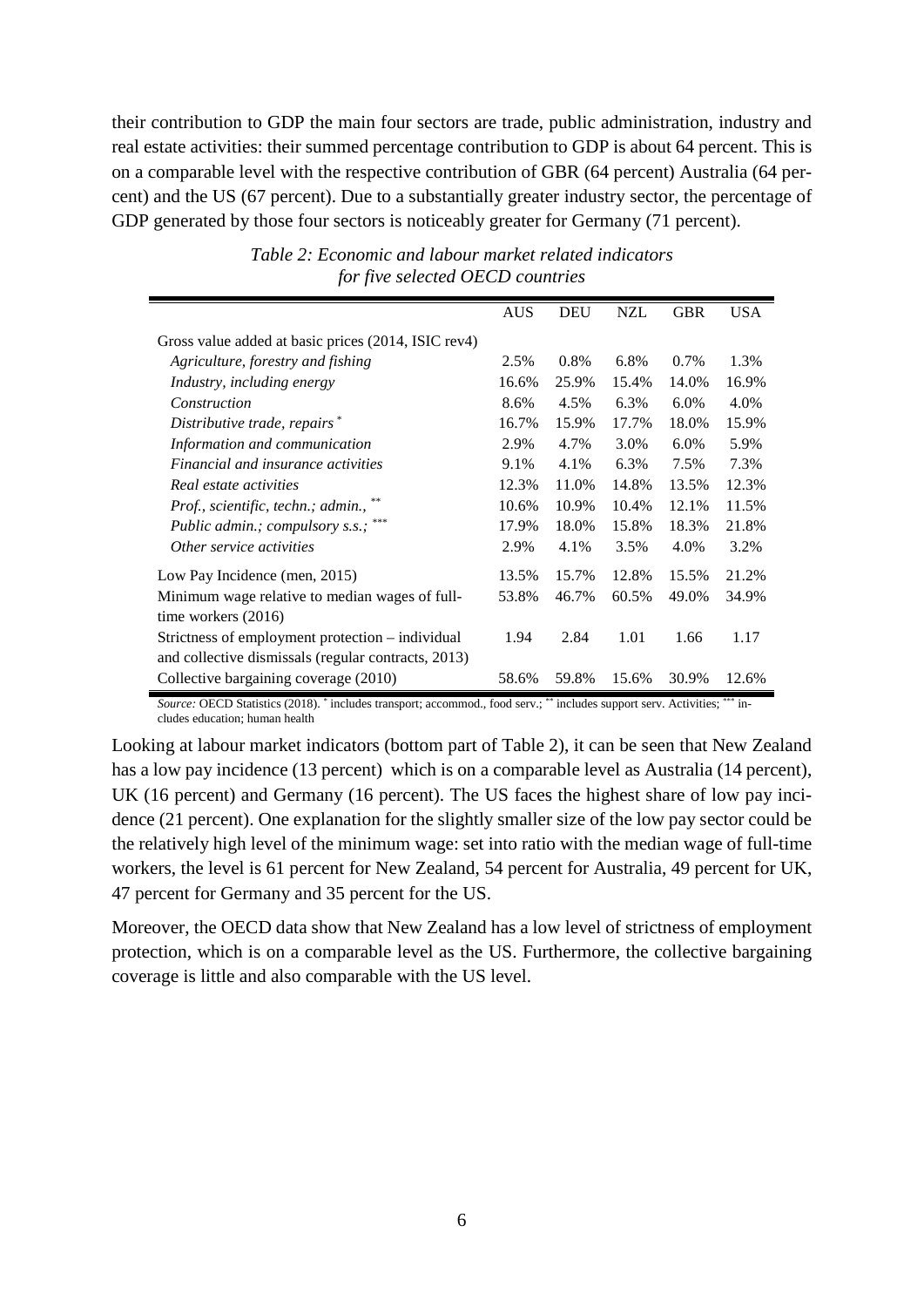### **4. Conceptual framework**

#### **4.1 Basic concept**

To fix ideas and to provide an impression of the influence of monthly variation of wages and salaries, we start with a model that is used for describing earning dynamics (e.g. Baker & Solon 2003, Cappellari & Jenkins 2014):

$$
Y_{ik_m} = \mu_k + y_{ik_m} \tag{1}
$$

with  $Y_{ik_m}$  referring to wages of individual  $i = 1, ..., N$  in year  $k = 1, ..., K$  at month  $m =$ 1, ..., 12.<sup>[4](#page-6-0)</sup> These wages consist of two parts:  $\mu_k$ , which is unrelated to the individual, and an individual-specific deviation  $y_{ik_m}$ . The second term itself can be again separated into two parts:

$$
y_{ik_m} = \alpha_i + \nu_{ik_m} \tag{2}
$$

The first term refers to a random individual-specific time-invariant component and the second term is a month specific idiosyncratic shock. For simplification, it is assumed that  $\alpha_i$  and  $v_{ik_m}$ are orthogonal to each other and  $v_{ik_m}$  is serially uncorrelated. The variance takes the following form:

$$
Var(y_{ik_m}) = \sigma_{\alpha}^2 + \sigma_{\nu}^2
$$
 (3)

An individual is identified as being low paid in month  $m$  if the monthly wages are below the threshold  $\tau$ :

$$
LP_{ik_m} = \mathbf{1}(Y_{ik_m} \le \tau) \tag{4}
$$

Turning to the annual level a marker that indicates whether an individual has experienced at least one month of low pay can be written the following (with  $M_{ik} \in \{1, ..., 12\}$  referring to the individual number of employed months):

$$
LP_{ik} = \mathbf{1} \left( \sum_{m=1}^{M_{ik}} LP_{ik_m} > 0 \right) \tag{5}
$$

Thus the annual share of individuals with a positive number of low pay employment months is  $LP_k = \frac{\sum_{i=1}^N LP_{ik}}{\sum_{i=1}^N M_{ik}}$  $\sum_{i=1}^N M_{ik}$ . If there is no monthly variation in the wages and salaries than this ratio is equal to the ratio of any month  $\overline{m} \in \{1, ..., M_{ik}\}\$ :

$$
LP_k = \frac{\sum_{i=1}^{N} LP_{ik_{\overline{m}}}}{N_k} \text{ if } \sigma_{\nu}^2 = 0
$$

Furthermore, the individual share of low paid employed months' can be derived:

$$
LP_{ik}^s = \frac{\sum_{m=1}^{M_{ik}} L P_{ikm}}{M_{ik}} \text{ with } LP_{ik}^s \in \left\{0, \frac{1}{M_{ik}}, \dots, 1\right\} \tag{6}
$$

<span id="page-6-0"></span><sup>&</sup>lt;sup>4</sup> Note that the original models account for variation of the wages on the annual and not on the monthly level.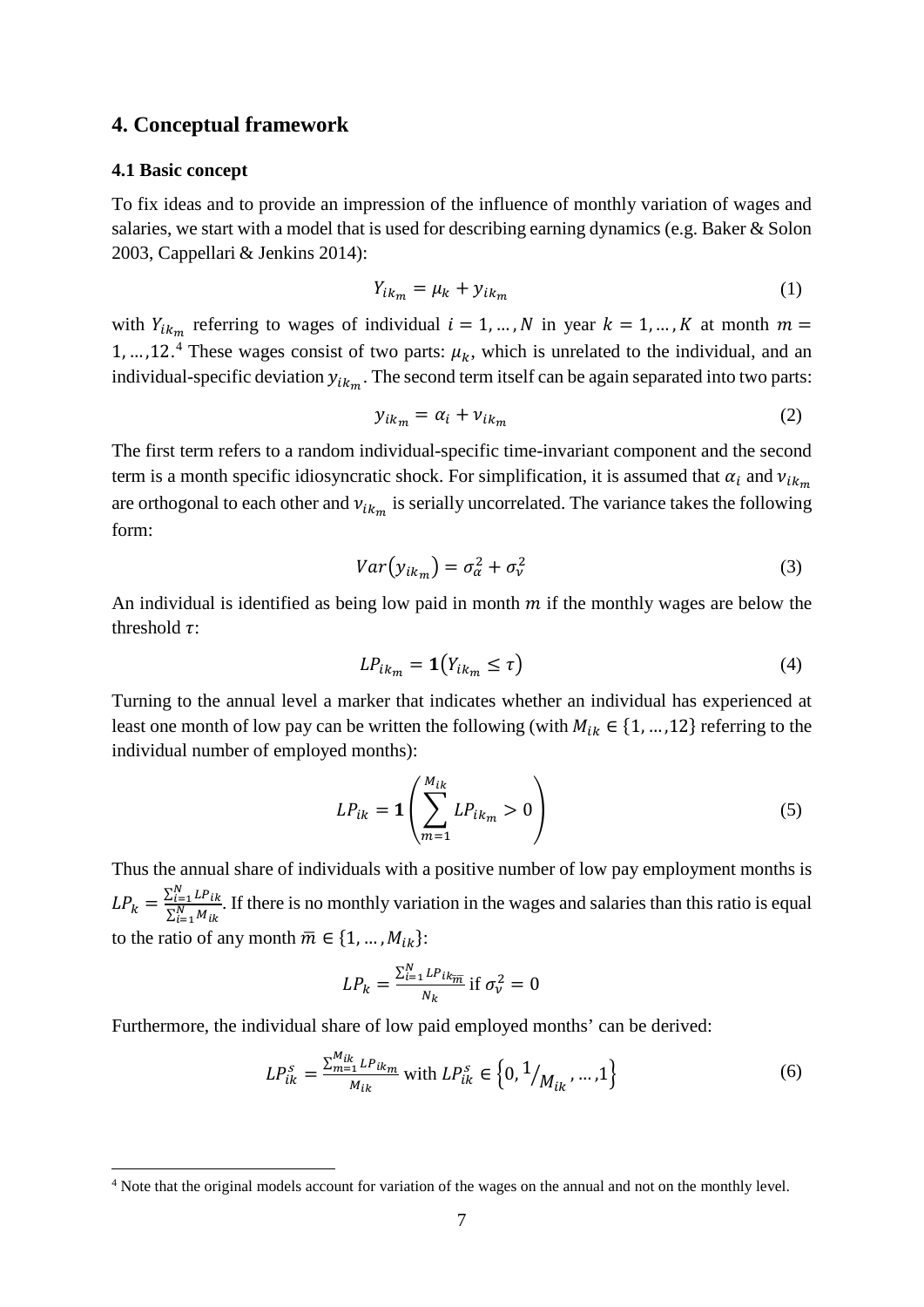This ratio might be understood as a marker on low pay attachment and a more aggregated version is used later. If there is no monthly variation than this marker is equal to the low pay intensity of any month  $(LP_{ik}^s = LP_{ikm}$  if  $\sigma_v^2 = 0$ .

#### **4.2 Correlation over time**

To derive how this affects the correlation over time between year  $k-1$  and k, some assumptions are made for simplification. First, it is assumed that all individuals work the same amount of months in the two consecutive periods, thus  $M_{ik-1} = M_{ik} = M \forall i$ . Furthermore, it is assumed that the number of observations  $N$  is sufficiently large for asymptotics. To identify the low-paid employed, a relative threshold, e.g. the lowest tenth percentile, is used that is constant over time, thus  $\tau_{k-1} = \cdots = \tau_{k-1_M} = \cdots = \tau_{k_M} = \tau$ . Therefore,  $\sum_i LP_{ik}^s = \sum_i LP_{ik} = N \times \tau$ with month  $\overline{m} \in \{1, ..., M\}$  and this finding is independent of  $\sigma_v^2$ .

Note that if  $\sigma_v^2 = 0$  than  $\sum_i (LP_{ik}^s)^2 = \sum_i (LP_{ik-1}^s LP_{ik}^s) = N \times \tau$  as  $LP_{ik}^s \in \{0,1\}$ ; if  $\sigma_v^2 \to \infty$ <br>than  $\sum_i (LP_{ik}^s)^2 = \sum_i (LP_{ik-1}^s LP_{ik}^s) = N \times \tau^2$  as  $LP_{ik}^s \xrightarrow[\sigma_v^2 \to \infty]{\sigma_v^2 \to \infty} \tau$ . However,  $\sum_i LP_{ik_{\overline{m}}} = N$ dependent of  $\sigma_v^2$  but  $\sum_i (LP_{ik-1m}LP_{ikm}) = \sum_i (LP_{ik}^s)^2$  if  $\sigma_v^2 = 0$  and  $\sum_i (LP_{ik-1m}LP_{ikm}) = N \times$  $\tau^2$  as  $\sigma_v^2 \to \infty$ . The correlation coefficient takes the following form for the marker that accounts for monthly variation of wages

$$
corr[LP_{ik}^{s}, LP_{ik+1}^{s}] = \frac{N(\sum_{i} LP_{ik-1}^{s} LP_{ik}^{s}) - (\sum_{i} LP_{ik-1}^{s})(\sum_{i} LP_{ik}^{s})}{\sqrt{[N \sum_{i} (LP_{ik-1}^{s})^{2} - (\sum_{i} LP_{ik-1}^{s})^{2}][N \sum_{i} (LP_{ik}^{s})^{2} - (\sum_{i} LP_{ik}^{s})^{2}]}}
$$

and for the marker that compares the labour market position of month  $\overline{m}$  of two consecutive years

$$
corr[LP_{ik-1_m}, LP_{ik_m}]
$$
  
= 
$$
\frac{N(\sum_{i} LP_{ik-1_m}LP_{ik_m}) - (\sum_{i} LP_{ik-1_m})(\sum_{i} LP_{ik_m})}{\sqrt{[N \sum_{i} (LP_{ik-1_m})^2 - (\sum_{i} LP_{ik-1_m})^2][N \sum_{i} (LP_{ik_m})^2 - (\sum_{i} LP_{ik_m})^2]}}
$$

The correlation coefficient of both markers are restricted between 1 ( $\sigma_v^2 = 0$ ) and 0 ( $\sigma_v^2 \rightarrow \infty$ ) and thus correlation over times declines if monthly variation of wages increases  $(\sigma_v^2 > 0)$ . However, due to  $N \to \infty$  we know that  $\left| \frac{\partial (\Sigma_i L P_{ik-1}^S L P_{ik}^S)}{\partial \sigma_v^2} \right| < \left| \frac{\partial (\Sigma_i L P_{ik-1}^S L P_{ik}^S)}{\partial \sigma_v^2} \right|$ . Moreover, as  $\sum_i (LP_{ik-1_{\overline{m}}})^2 \perp \sigma_v^2$  and  $\left| \frac{\partial \sum_i (LP_{ik}^s)^2}{\partial \sigma_v^2} \right| > 0$  we can conclude that  $\left| \frac{\partial (corr[LP_{ik}^s, LP_{ik+1}^s])}{\partial \sigma_v^2} \right| <$  $\left| \frac{\partial \left(\mathit{corr}\left[ \mathit{LP}_{ik-1_{\overline{m}}} , \mathit{LP}_{ik_{\overline{m}}} \right] \right)}{\partial \sigma_v^2} \right|.$ 

### **4.3 Simulation**

To emphasize the findings a simulation is run based on 5,000 individuals of whom all were employed for 12 months. It is assumed that  $Y_{ikm} = 2,000 + 200\alpha_i + 200v_{ikm}$  with  $k \in \{1,2\}$ ,  $\alpha_i = (0,1)$  and  $\alpha_i = (0,x)$  with  $x \in \{0,1,...,1\}$ . An individual is identified as being low pay if the log wages belong to the lowest  $25<sup>th</sup>$  percentile within the respective month. 500 replications are chosen for each level of  $\sigma_{v}$ . Afterwards, the share of individuals who have experienced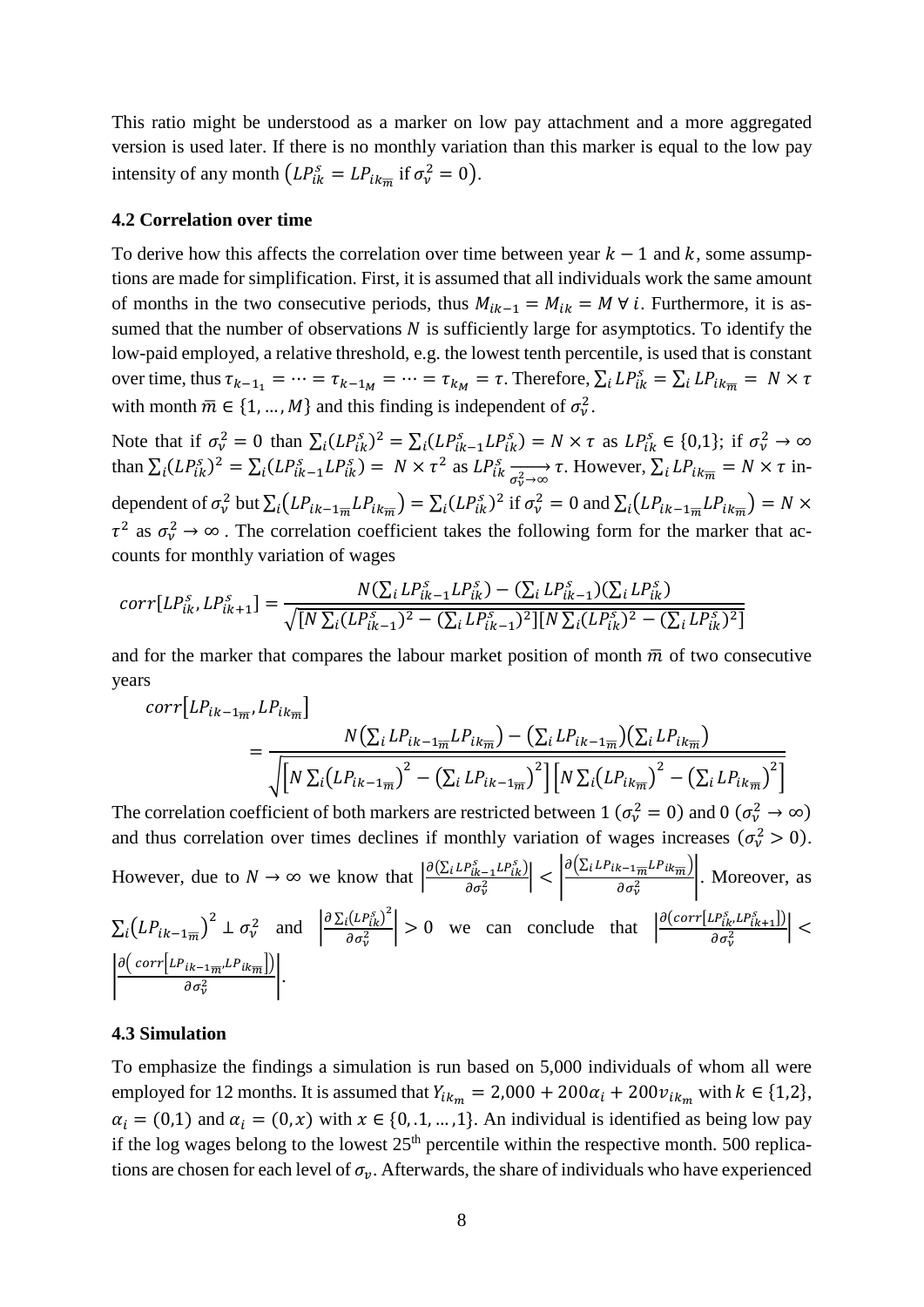at least one month of low pay employment and the correlation of the low pay intensity, which is the share of low pay employment months divided by the total number of months, are calculated.





To highlight the difference between the prevailing identification strategy when using survey data which only provide information for one month in a year and the case when considering all time points, two different marker are generated. The first marker uses all monthly information provided to calculate the share of individuals affected by low pay and is labelled 'Monthly marker'. The second marker only uses the information of the first month of the year and is called 'Annual marker'. As depicted in Figure 1, both marker only derive identical results when there is no monthly variation of the wages. However, with an increase of the variation of the monthly wages the difference between the calculated shares of individuals who experienced low pay in the year is increasing (left panel). Furthermore, the correlation of the low-pay position between two time points is underestimated when using information that refer only to one month of a year (right panel).

### **5. Data and Descriptive Statistics**

To analyse state dependence in low pay employment, data from Statistics New Zealand's Inte-grated Data Infrastructure (IDI) are used.<sup>[5](#page-8-0)</sup> The IDI links longitudinal microdata about individuals, households, businesses and organisations from various sources; e.g. Ministry of Business, Innovation and Employment on migration, Ministry of Education on secondary and tertiary education or the Ministry of Social Development on benefit. The backbone of the IDI is the Central Linking Concordance (CLC), which contains a list of all individuals including an assigned unique identifier for an individual along with their basic demographic information on sex, date of birth and ethnicity indicators. The identifier enables the researcher to link all the different datasets.

*Source:* own simulation (see numbers in text). The left panel shows the share of individuals affected by low pay when accounting for monthly variation ('Monthly marker') and when only considering the labour market position at one month of a year ('Annual marker'). The right panel shows the correlation between two time points of the two marker.

<span id="page-8-0"></span> <sup>5</sup> Please note the disclaimer in the Appendix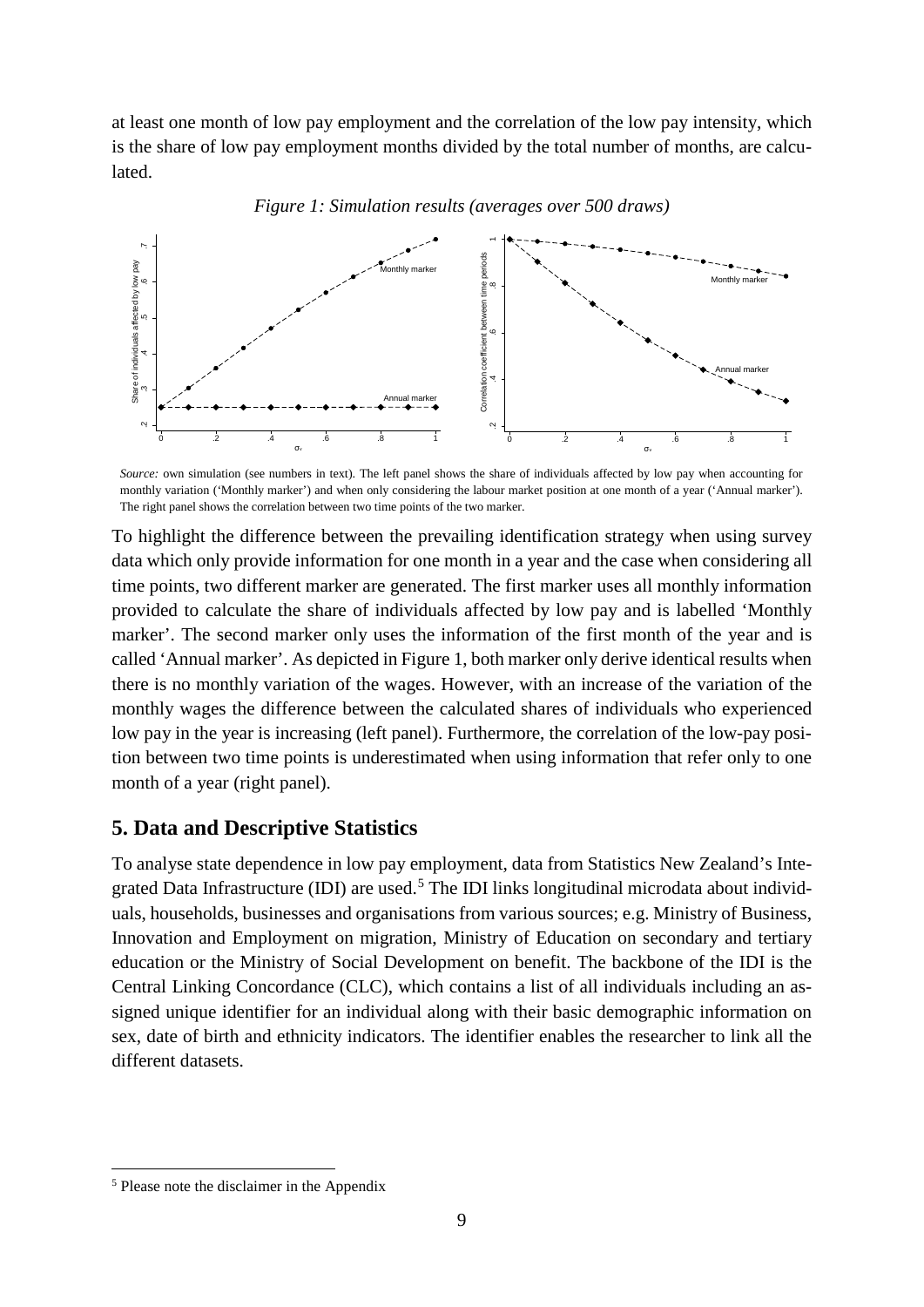

The IDI also consolidates information on person tax data from Inland Revenue. The IR tax data are provided from 1 April 1999 onwards and the geographic coverage refers to all New Zealand. Data are collected and supplied monthly to the IDI. To identify gross wages paid to the employee, two variables are used:

- First one provides information on total wages before tax for each employer.
- Second gives a code representing the source of income: i) wages & salary, ii) withholding payment, iii) benefits, iv) student allowance, v) paid parental leave, vi) pensions (superannuation) and vii) claimants compensations.

Another dataset we are using is the Census 2013. The Census was conducted on Tuesday, 5 March 2013 and contains a range of individual and household related information on all individuals living on the respective day in New Zealand. For the analysis, all three data sets are combined (see Figure 2).

For our analysis we use the gross wages before tax that come from wages and salaries. As an employee might be holding multiple jobs or changes jobs within a month, there could be more than one line item entry per month per individual. As we are considering monthly wage changes, we aggregate all monthly wages. To control for individual characteristics we use information provided by the Census 2013 and we only consider the years 2007 to 2013 for our analysis to ensure that no substantial changes on the individual level occurred. Furthermore, we restrict our sample to male employee of age 25 to 45 in 2007. We do this for several reasons:

- We do not have any information on the actual individual working hours. However, according to data from the OECD, in the respective time frame about 95 percent of those employed prime aged men are working fulltime. Moreover, also those months are excluded in which the individual was earning per month below 30 hours times the respective minimum wage times 4.2 weeks.
- The age restrictions helps to mitigate the influence of schooling or early retirement schemes.

To ensure a sufficient labour market attachment, we restrict our sample to those individuals who were employed at least for five months per year and have tax entries for the whole covered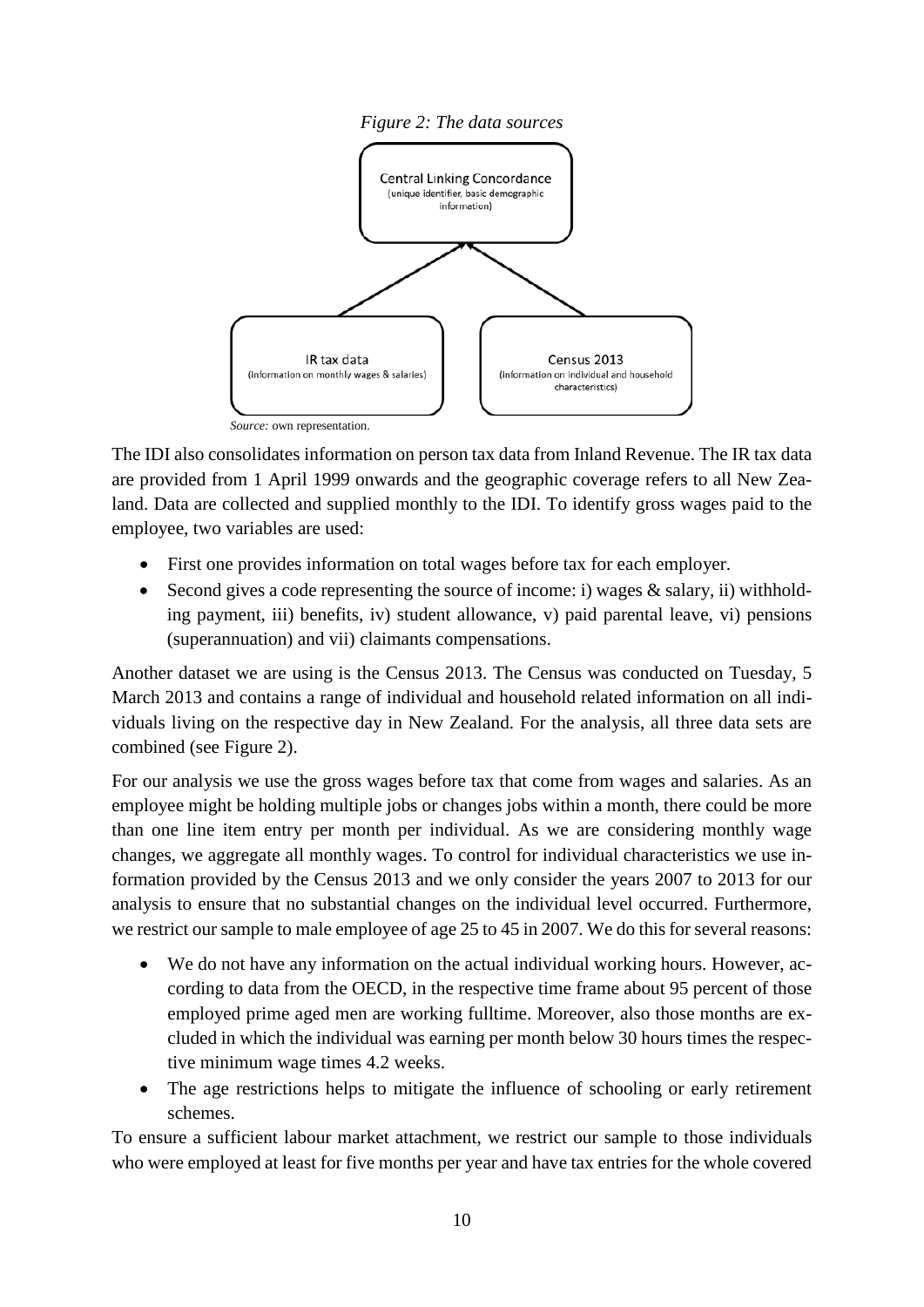time period. This provides us with a balanced sample. To identify those worker who are low paid employed age related<sup>[6](#page-10-0)</sup> low pay thresholds are calculated. We use as a threshold two thirds of the median monthly wages of the respective age group (OECD 199[7](#page-10-1)).<sup>7</sup>

After identifying the intensity an individual is attached by low wages, the following three groups are generated (this identifier is called *Monthly marker*):

- *No low-pay months*: individuals without any low pay months within a year or individuals who were employed each month of a year and were observed working in the low wage sector for only one month
- *Low-pay month:* < 50 *percent*: individuals who have worked in the low wage sector but less than half of their annual employment duration.
- *Low-pay month:*  $\geq$  50 *percent*: individuals who have worked at least half of their total annual employment period in the low wage sector.

Afterwards, we draw a random subsample that consists of 77 250 observations. To get an impression of the labour market attachment, the relative group size of the respective groups is listed in Table 3 (last column). According to this definition, about every fifth worker has some kind of attachment to the low pay sector. Furthermore, the two groups that should reflect the intensity of being attached to the low pay sector are of comparable size, with a slightly bigger share with a weak low-pay attachment.

|         |                                      | Annual Marker           |              |           |  |
|---------|--------------------------------------|-------------------------|--------------|-----------|--|
|         |                                      | Higher pay <sub>t</sub> | Low pay $_t$ | $Share_t$ |  |
|         | <i>No low-pay months<sub>t</sub></i> | 97.46                   | 2.54         | 82.4      |  |
|         | Low-pay month: $\lt$                 | 70.92                   | 29.08        | 9.72      |  |
| marker  | 50%                                  |                         |              |           |  |
|         | Low-pay month: $\geq$                | 26.86                   | 73.14        | 7.88      |  |
| Monthly | $50\%$                               |                         |              |           |  |
|         | Share <sub>t</sub>                   | 89.32                   | 10.68        |           |  |

*Table 3: Comparing the identification of the low pay employed <sup>a</sup>*

*Source:* IDI data (2018), own calculations. *N*=77 250.

To demonstrate the difference to the prevailing identification strategy a second marker is constructed – called *Annual Marker* – which refers to the labour market position in the first ob-served month of a year.<sup>[8](#page-10-2)</sup> Here, individuals are differentiated between higher-paid employed (Hp) and low-paid employed (Lp). The cross tabulation in Table 3 indicates, that about 70 percent of those individuals who were identified as having a weak level of low pay attachment are identified as higher paid employed – and three quarter of those who were considered as having a high level of low pay attachment are grouped into the low pay category. Moreover, when applying the Annual Marker the size of individuals with low-pay attachment half's to about ten percent.

To derive a more complete picture of the intertemporal correlation, the correlation structure for the period 2008 to 2013 is presented in Figure 3. The figure is very comparable to what was

<span id="page-10-0"></span> $6$  Following age groups are considered: <30, 30-35, 35-40 and 40+.

<span id="page-10-1"></span><sup>&</sup>lt;sup>7</sup> Findings hold for the case when using as indicator if the earnings of the employed belongs to the bottom  $25<sup>th</sup>$ percentile.

<span id="page-10-2"></span> $8$  Very similar results are derived when using a randomly assigned month.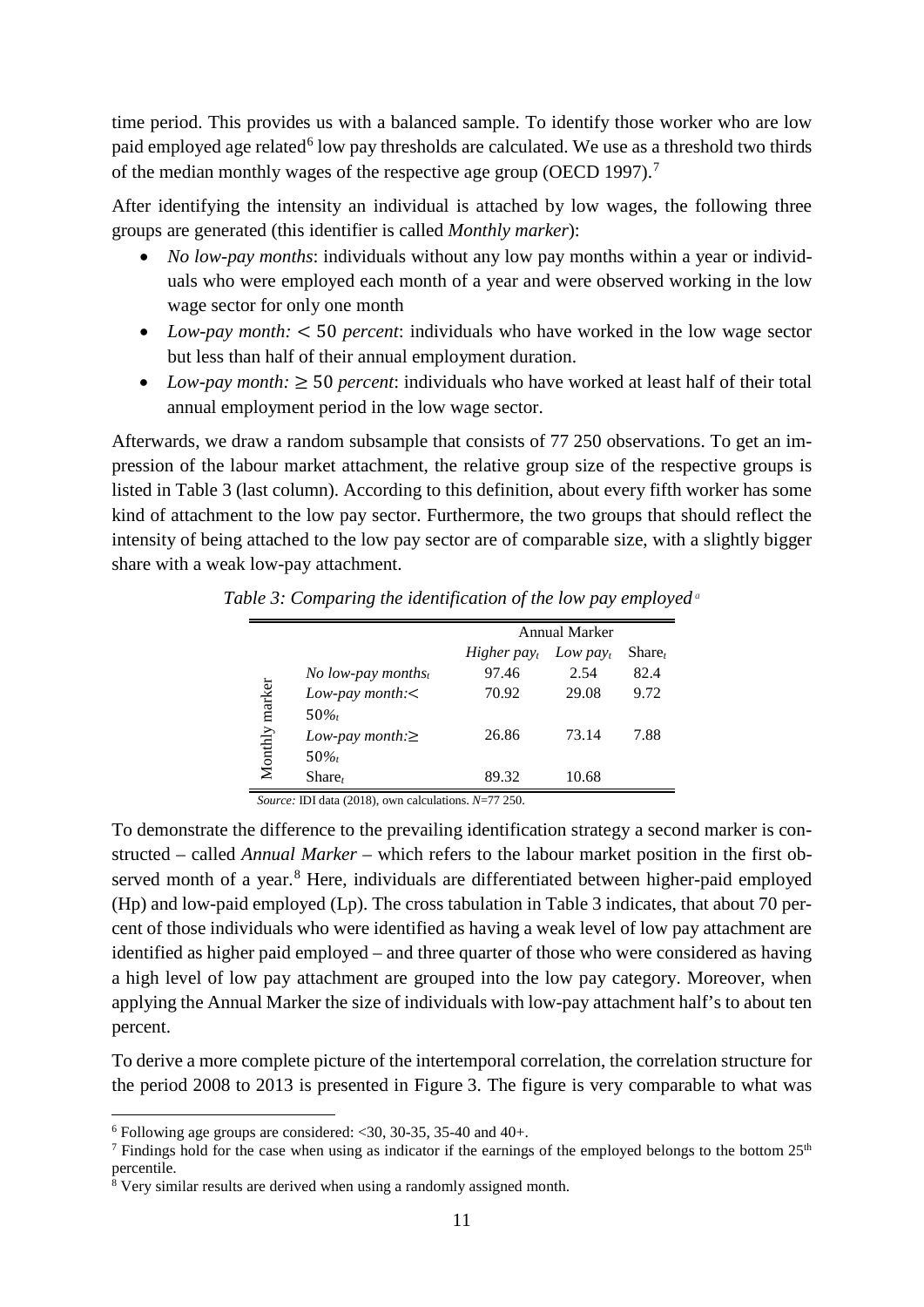derived in the simulation, indicating that not accounting for the monthly variation of wages might underestimate the correlation of the attachment of low pay. For example, the Annual Marker gives a correlation coefficient of about 0.31 for the labour market position between 2008 and 2013 – in the case of the Monthly Marker this is nearly two times greater and ranges above 0.53.



*Figure 3: Intertemporal correlation of the Monthly and Annual Marker*

Another possibility to derive descriptively the correlation is by generating transition matrix of the labour market position. This matrix provides the probability of being in one labour market position at time point t conditional on the labour market position at  $t - 1$ . As can be seen from Table A1, those individuals without any low pay experience within a year have a very high conditional probability of about 95 percent to experience no low pay month in the preceding year. Referring to those individuals with a weak low pay attachment the conditional probabilities of having no or only a limited low pay experience in the next year take comparable sizes of above 40 percent. Furthermore, those individuals with a strong attachment to the low pay sector have a conditional probability of about 74 percent to experience a high number of low pay months. Finally, transitions from one to the other extreme are found to be rare: for example, the share of individuals moving from no low pay attachment to a strong on is below one percent, the opposite direction about six percent. Looking at the transition matrix when applying the Annual Marker, one obvious difference is the share of individuals who move from low pay to higher pay, which is about 48 percent, and another aspect is the low share of individuals who stay low paid, about 51 percent (Table A2). **Performance of the sum of the sum of the sum of the labour market position. This position at time point t condition Table A1, those individuals with conditional probability of about year. Referring to those individuals w** 

To sum up the findings, the descriptive statistics indicate that the intensity a worker is attached to the low pay sector is rather heterogeneous among the workforce. Moreover, the intensity an individual is attached to the low pay sector is found to be rather stable over time.

### **6. Econometric Model**

In general, when a dynamic model is applied, it must address several aspects, such as unobserved heterogeneity (Heckman 1981a) and its correlation with the initial conditions (Heckman 1981b). As Skrondal and Rabe-Hesketh (2014) have pointed out, not accounting for these as-

*Source:* IDI data, own calculations. *N*=77 250.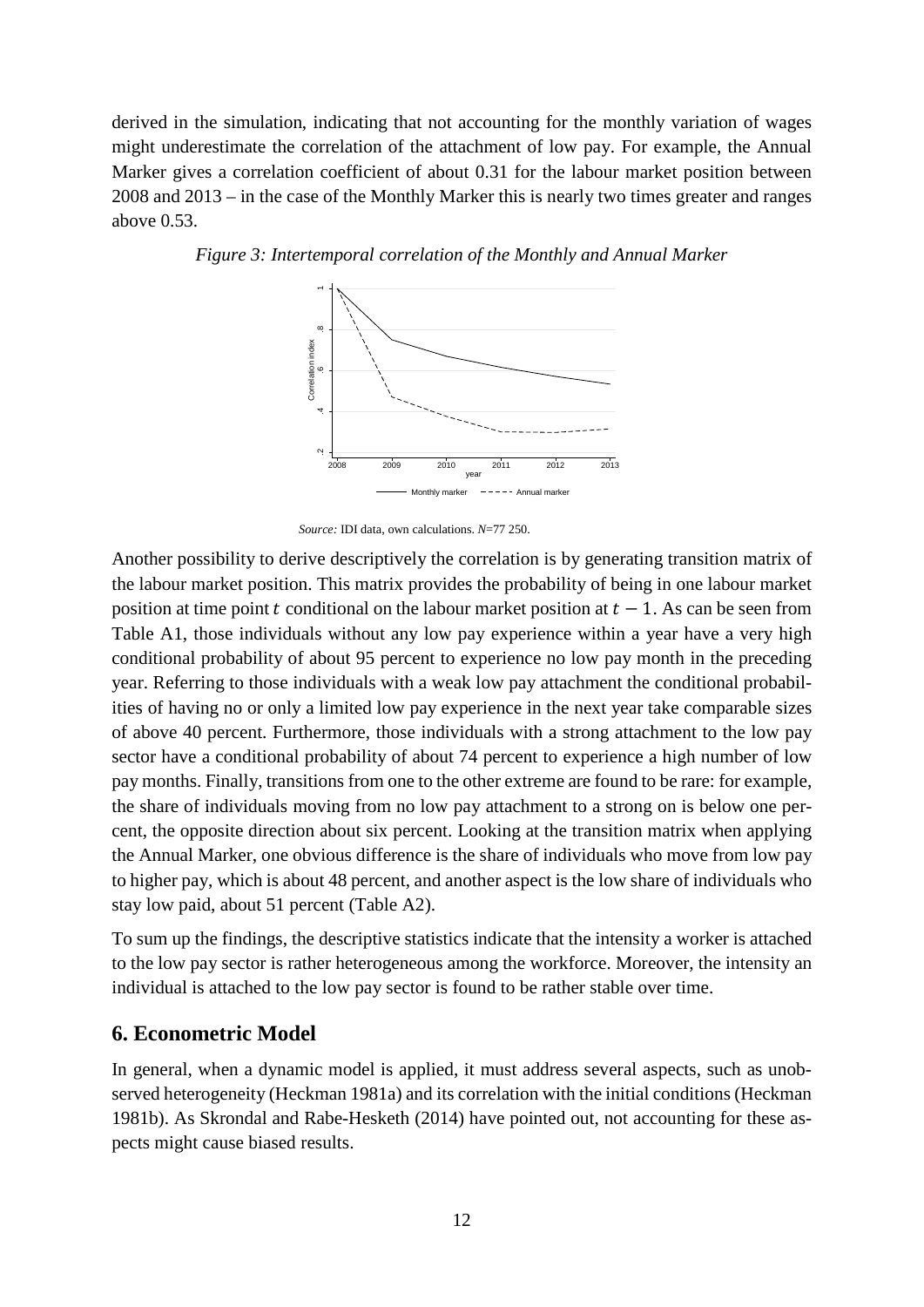In this study, we apply a dynamic random effects multinomial logit model which was also used in various other low pay studies (e.g. Uhlendorff 2006, Mosthaf 2014, Fok et al. 2015, Cai et al. 2017). In this study we consider three labour market positions and  $j$  is equal to 1 if the individual has no low pay months, 2 if having low pay months of below 50 percent and 3 if having low pay months of at least 50 percent. Thus, the probability of individual  $i \in \{1, ..., N\}$ to be in the labour market state  $y_{it}$  at time point  $t \in \{1, ..., T\}$  can be written as:

$$
P(y_{it} = j|y_{it-1}, X_i, \alpha_{ij}) = \frac{exp(X_i'\beta_j + y_{it-1}'\gamma_j + \alpha_{ij})}{\sum_{k=1}^3 exp(X_i'\beta_k + y_{it-1}'\gamma_k + \alpha_{ij})}
$$
(7)

Note that  $X_i$  refers to a vector of explanatory variables<sup>[9](#page-12-0)</sup> and  $y_{it-1}$  is a vector of dummy variables with respect to the lagged labour market position. Moreover, a time-invariant error terms  $\alpha_{ii}$  is included to capture individual-specific effects like motivation or ability. To identify the model we chose that the category with having no low pay month as reference category and therefore the coefficient vectors  $\beta_1$ ,  $\gamma_1$  and  $\alpha_{i1}$  are set equal to zero.

However, the labour market position in the initial period might not be randomly distributed, due to a correlation between the time-invariant error term and the initial conditions.<sup>[10](#page-12-1)</sup> To take care of the "initial conditions problem", we follow the suggestion of Wooldridge (2005) by applying a conditional random-intercept model: $^{11}$  $^{11}$  $^{11}$ 

$$
\alpha_{ji} = y_{i0}' \lambda + \kappa_{ji} \tag{8}
$$

It is assumed that the random effects are normally distributed  $\kappa_{ji} \sim N(0, \sigma_{\kappa_j}^2)$  and are correlated by  $\rho_{\kappa}$ . After substituting equation (8) into (7) the likelihood function for individual *i* takes the following form:

$$
L_{i} = \int_{-\infty}^{\infty} \prod_{t=1}^{T} \prod_{j=2}^{3} \left\{ \frac{exp(X_{i}'\beta_{j} + y_{it-1}'\gamma_{j} + y_{i0}'\lambda + \kappa_{ji})}{1 + \sum_{j=2}^{3} exp(X_{i}'\beta_{j} + y_{it-1}'\gamma_{j} + y_{i0}'\lambda + \kappa_{ji})} \right\}^{d_{ijt}} f(\kappa) d\kappa
$$
(9)

Note that  $d_{ijt}$  equals 1 if individual *i* is in state *j* at time point *t* and zero otherwise. To integrate out the random effects, we use maximum simulated likelihood. Using random numbers based on prime numbers (also called Halton draws, see Train 2009), two times  $R$  standard uniform distributed draws are derived and transformed by the inverse cumulative standard normal distribution. For each draw, the likelihood is derived for each observation, multiplied over all individuals and time-points and finally averaged over all draws (using 50 draws):

$$
MSL = \prod_{i=1}^{N} \frac{1}{R} \sum_{r=1}^{R} \left\{ \prod_{t=1}^{T_i} P_{it}(\kappa_1^r, \kappa_2^r) \right\}
$$
(10)

<span id="page-12-0"></span><sup>&</sup>lt;sup>9</sup> Note that as we use data from the Census 2013 and age group specific estimations are conducted no information on the individual or household level are time-varying.

<span id="page-12-1"></span><sup>&</sup>lt;sup>10</sup> As a robustness estimation we also restricted the sample to those individuals who were on low-pay in 2007. However, this not affect the results.

<span id="page-12-2"></span><sup>&</sup>lt;sup>11</sup> In Wooldridge (2005) it is suggested to include the time means of the explanatory variables, however as we only consider time constant explanatory variables this aspect is dropped.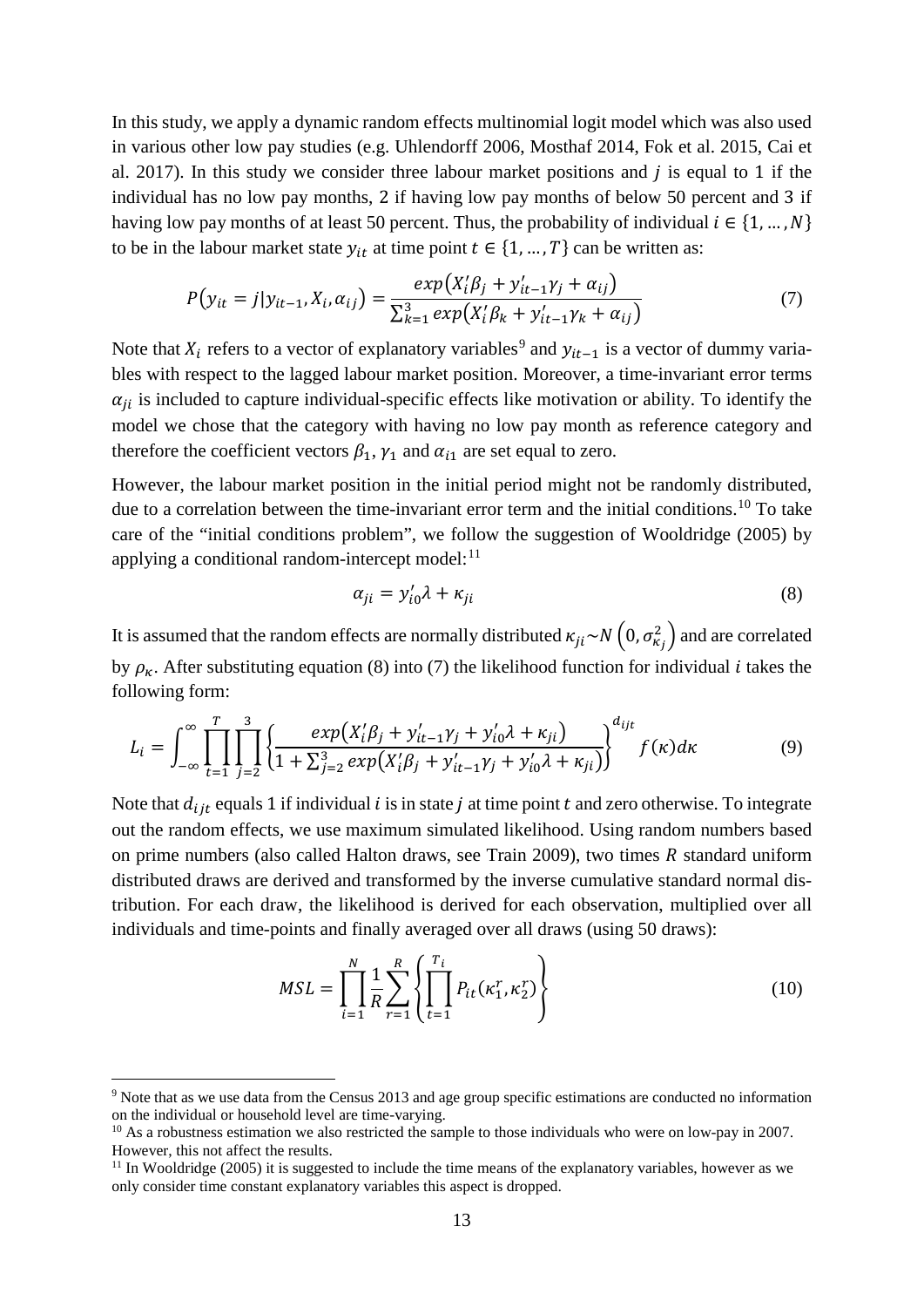## **7. Results**

### **7.1 Estimation results**

Aim of this study is to analyse persistence in low pay employment. The existing literature is extended by controlling for the individuals' low pay attachment intensity. To capture the degree of low pay attachment, the individuals are differentiated into three groups. With respect to the econometric model we follow the standard approach in the economic literature and apply a dynamic multinomial random effects logit model.

|                                                 | Low-pay month:              | Low-pay month:                 |  |
|-------------------------------------------------|-----------------------------|--------------------------------|--|
|                                                 | $< 50$ percent <sub>t</sub> | $\geq 50$ percent <sub>t</sub> |  |
| Low-pay attachment at $t-1$                     |                             |                                |  |
| No low-pay months <sub>t-1</sub>                |                             | ref. category                  |  |
| Low-pay month: $<$ 50 percent <sub>t-1</sub>    | 1.358                       | 2.416                          |  |
|                                                 | (0.051)                     | (0.096)                        |  |
| Low-pay month: $\geq 50$ percent <sub>t-1</sub> | 2.910                       | 5.643                          |  |
|                                                 | (0.088)                     | (0.123)                        |  |
| Low-pay attachment at $t=0$                     |                             |                                |  |
| No low-pay months <sub>t=0</sub>                | ref. category               |                                |  |
| Low-pay month: $<$ 50 percent <sub>t=0</sub>    | 1.956                       | 2.548                          |  |
|                                                 | (0.073)                     | (0.130)                        |  |
| Low-pay month: $\geq 50$ percent <sub>t=0</sub> | 2.578                       | 4.335                          |  |
|                                                 | (0.109)                     | (0.201)                        |  |
| exogenous variables <sup>†</sup>                | $\checkmark$                | $\checkmark$                   |  |
| $\sigma_{\kappa_1}^2$                           |                             | 2.135                          |  |
|                                                 |                             | (0.118)                        |  |
| $\sigma_{\kappa_2}^2$                           | 4.390                       |                                |  |
|                                                 | (0.366)                     |                                |  |
| $\rho_{\kappa}$                                 | 0.875                       |                                |  |
|                                                 | (0.019)                     |                                |  |
| Log Likelihood                                  | $-24663.309$                |                                |  |
| N                                               |                             | 77 250                         |  |

|  |  | Table 4: Regression results on low pay persistence |
|--|--|----------------------------------------------------|
|  |  |                                                    |

*Note:* IDI (2018) and own calculations. Numbers in parenthesis refer to standard errors. <sup>†</sup> The following explanatory variables are included: disability, only English speaking household, ethnicity (European, Maori, Pacific, Asian), post-school qualification (4 categories), year, having non-employment months in the previous year (dummy).

Estimation results are presented in Table 4, with being employed without any low pay month as the reference category. Displayed are the coefficients of the lagged labour market positions and the size and correlation of the random effects coefficients. With respect to the unobserved heterogeneity, the variances of the random effect error terms are of noticeable size and highly significant. Moreover, evidence for a positive correlation of the random effects is presented, indicating that an individual who is more likely of becoming low paid employed for less than half of the employment months is also more likely to become low paid employed for most of the time in a year instead of experiencing no low pay months.

Referring to the coefficients that are capturing the effect of the initial labour market position, we find indications that those with a weak low pay attachment in 2007 are either more likely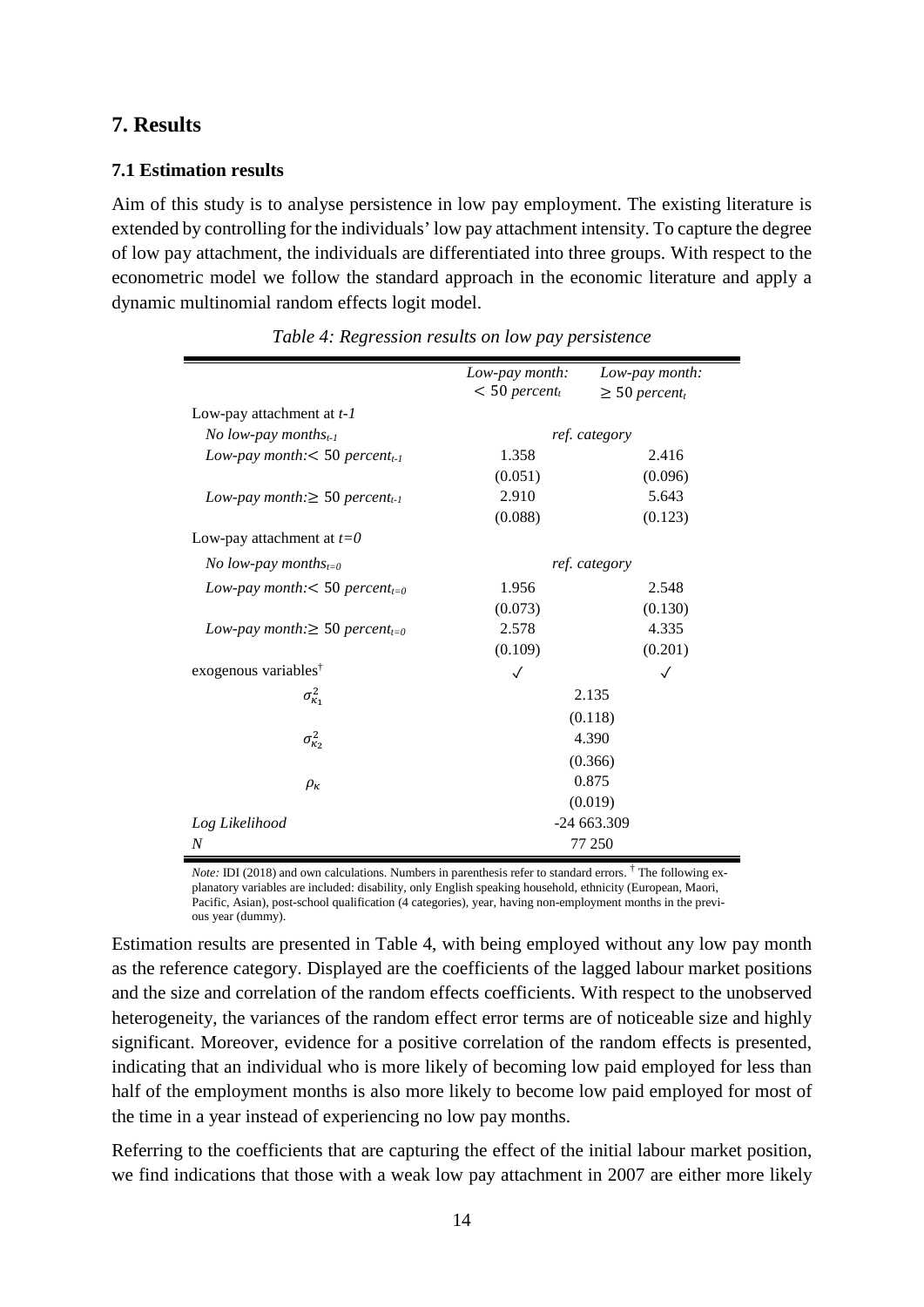to stay in this labour market position or become strongly attached to the low pay sector compared to someone without any low pay experience in 2007. The same pattern can be found for those individuals who were strongly attached to the low-pay sector in 2007, though on a much more pronounced level.

Furthermore, those coefficients related to the lagged labour market position provide evidence for persistence in the low-pay intensity: compared to individuals without any low-pay attachment at  $t-1$ , being on low-pay on a low  $(\beta_{Lp\,spell:<50\%_{t-1}}=1.358)$  or high intensity  $(\hat{\beta}_{Lp\ spelll:z50\%_{t-1}} = 2.910)$  increases significantly the chances of being weakly attached to the low pay sector in the subsequent period. Moreover, both coefficients are significantly different from each other at the 1 percent level. Referring to the risk of being low paid employed for the majority of the employed months, the same pattern can be found, though the coefficients are of much greater size  $(\hat{\beta}_{Lp \, spell: < 50\%_{t-1}} = 2.416, \hat{\beta}_{Lp \, spell: \ge 50\%_{t-1}} = 5.643)$ .

### **7.2 Persistence in low pay**

In a next step, the probability of being in one of the three labour market positions in dependence of the previous labour market position is calculated (see Table 5, first column). As shown, the mean probability of an individual to not experience a low pay month who were not on low pay at  $t - 1$  is about 93 percent; this number declines to 81 percent if the individual had a weak low-pay attachment in  $t - 1$  and to 51 percent in the case of a strong low-pay attachment. Beside of a decline of the probability an increase of the standard deviation can be found, indicating a heterogeneous effect of the past low pay attachment.

|                                                                            | <b>Total</b> | <i>No lp months<sub>t=0</sub></i> | Lp month:      | Lp month:       |
|----------------------------------------------------------------------------|--------------|-----------------------------------|----------------|-----------------|
|                                                                            |              |                                   | $< 50\%_{t=0}$ | $\geq 50\%$ t=0 |
| $P(No\!$ p months <sub>t</sub>   No lp months <sub>t-1</sub> )             | 0.933        | 0.978                             | 0.838          | 0.709           |
|                                                                            | (0.098)      | (0.010)                           | (0.065)        | (0.093)         |
| $P(Lp \, months: < 50\%_{t}   No \,lp \, months_{t-1})$                    | 0.060        | 0.021                             | 0.152          | 0.238           |
|                                                                            | (0.082)      | (0.010)                           | (0.061)        | (0.075)         |
| $P(Lp \, months: \geq 50\%_{t}   No \,lp \, months_{t-1})$                 | 0.008        | 0.001                             | 0.010          | 0.054           |
|                                                                            | (0.018)      | (0.000)                           | (0.005)        | (0.021)         |
| $P(No\!$ p months <sub>t</sub>   Lp months: $<$ 50 $\%$ <sub>t-1</sub> $)$ | 0.812        | 0.917                             | 0.558          | 0.335           |
|                                                                            | (0.209)      | (0.035)                           | (0.110)        | (0.099)         |
| $P(Lp \, months: < 50\%_{t}   Lp \, months: < 50\%_{t-1})$                 | 0.145        | 0.075                             | 0.370          | 0.406           |
|                                                                            | (0.139)      | (0.031)                           | (0.091)        | (0.059)         |
| $P(Lp \, months: \geq 50\%_{t}   Lp \, months: \lt 50\%_{t-1})$            | 0.042        | 0.008                             | 0.073          | 0.259           |
|                                                                            | (0.080)      | (0.004)                           | (0.025)        | (0.061)         |
| $P(No\!$ p months <sub>t</sub>   Lp months: $\geq 50\%_{t=1}$ )            | 0.514        | 0.636                             | 0.147          | 0.041           |
|                                                                            | (0.245)      | (0.102)                           | (0.059)        | (0.020)         |
| $P(Lp \, months: < 50\%_{t}   Lp \, months: \geq 50\%_{t-1})$              | 0.253        | 0.231                             | 0.421          | 0.222           |
|                                                                            | (0.084)      | (0.059)                           | (0.046)        | (0.038)         |
| $P(Lp \, months: \geq 50\%_{t}   Lp \, months: \geq 50\%_{t-1})$           | 0.233        | 0.133                             | 0.432          | 0.736           |
|                                                                            | (0.205)      | (0.048)                           | (0.066)        | (0.050)         |

*Table 5: Predicted probabilities of low pay persistence*

*Note: IDI* (2018) and own calculations. Numbers in parentheses refers to the standard deviation.

Referring to the risk of becoming low-paid employed, those without any low-pay attachment have a very little risk (on average  $\leq 1$  percent) of becoming strongly attached to the low-pay sector in the subsequent period. A small risk can also be found for those who were weakly attached to the low-pay sector (on average <5 percent for strong low pay attachment). Unsurprisingly, the highest risk is to be found when being strongly attached to the low-pay sector: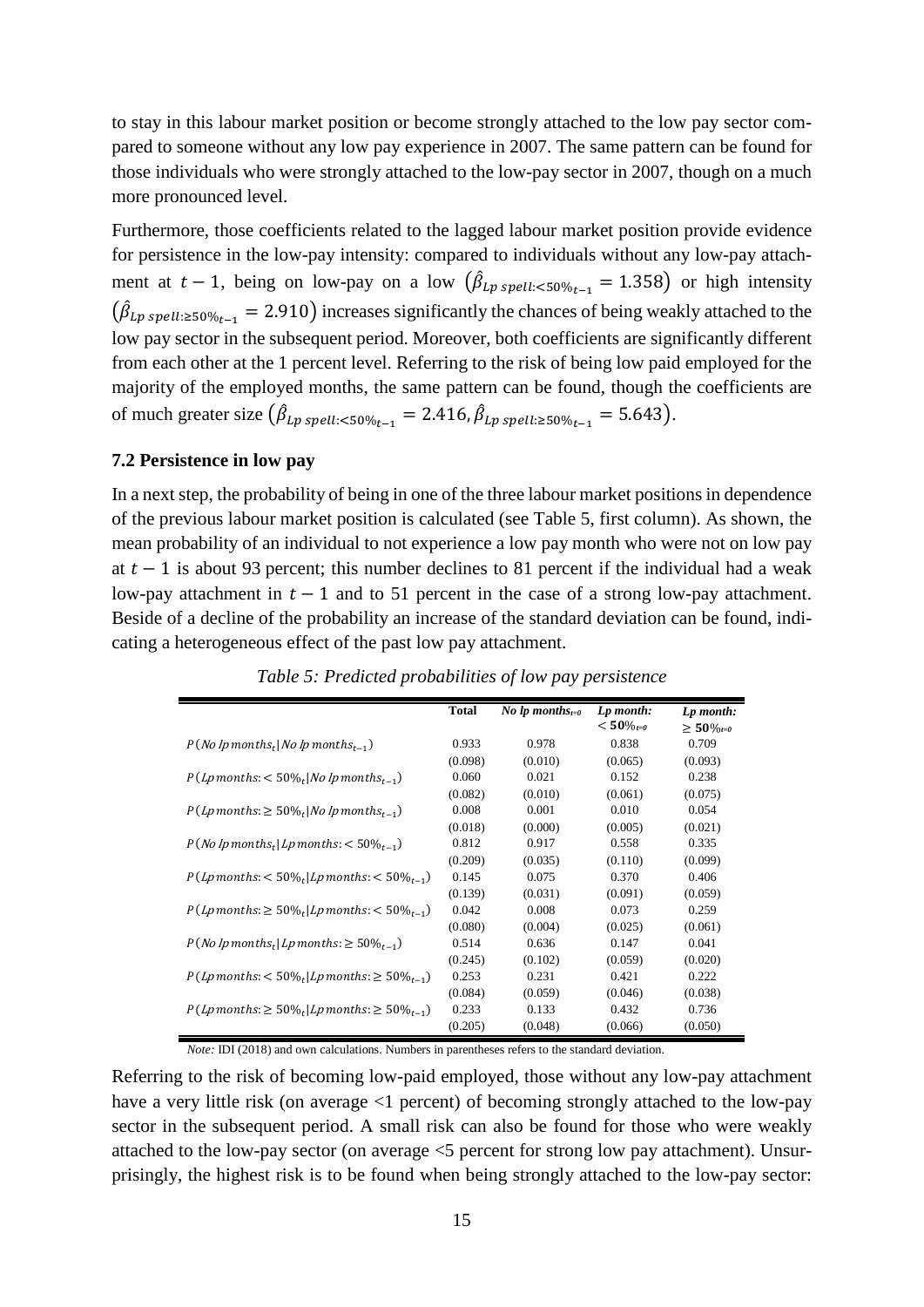the mean probability being also strongly attached to the low pay sector in the subsequent period is about 23 percent.

|                                         | No low-pay months <sub>t</sub> Low-pay month: Low-pay month: |          |          | $Share_{t=0}$ |
|-----------------------------------------|--------------------------------------------------------------|----------|----------|---------------|
|                                         |                                                              | $< 50\%$ | $> 50\%$ |               |
| <i>No low-pay months</i> <sub>t=0</sub> | 87.5                                                         | 8.86     | 3.64     | 82.4          |
| Low-pay month: $< 50\%_{t=0}$           | 43.48                                                        | 32.55    | 23.96    | 9.72          |
| Low-pay month: $\geq 50\%_{t=0}$        | 13.18                                                        | 20.49    | 66.33    | 7.88          |
| $Share_t$                               | 77.37                                                        | 12.08    | 10.56    |               |

*Table 6: Distribution of the initial labour market condition*

*Source:* IDI data (2018), own calculations. *N*=77 250.

As we have seen in Table 4, the coefficients referring to the initial labour market position have a strong impact. Moreover, in the data a strong correlation of the initial labour market position with its subsequent ones can be observed (see Table 6). For example, two third of those individuals who were initially low-paid employed for at least 50 percent of the employed months are in this labour market position later on. Thus, the degree of low pay persistence is differentiated according to the initial labour market positions (Table 2, columns 2-4). The following findings can be listed:

- 1. A rather small effect can be found for those without any low pay experience in the previous period. Though experiencing a strong low pay attachment in the initial period leads to a decline in the probability of experiencing no low pay month, the risk of becoming strongly attached to the low pay sector only increases gradually (from <1 percent to about 5 percent).
- 2. Moreover, those individuals who were weakly attached to the low pay sector in the previous period also experience a decline in the probability of exiting the low pay sector in dependence of the degree of low-pay attachment in the initial period. But the increase of the risk being strongly attached to the low pay sector is still moderate (from <1 percent to about 26 percent) and this risk is exceeded by the chances of exiting the low pay sector (34 percent).
- 3. Referring to those with a strong low pay attachment in the previous period, differences are noticeable. On the one side, the chances exiting the low pay sector declines substantially (from 64 percent to 4 percent). Likewise, the risk being strongly attached to the low pay sector increases, e.g. those who were initially strongly attached to the low pay sector and were also strongly attached in the previous period have in average a probability of about 74 percent keeping that attachment level.

### **7.3 Low pay persistence according to prevailing identification strategy**

In the following, the identification strategy of the annual marker which should reflect the prevailing identification strategy is used to re-estimate the low pay labour dynamics. In contrast to the previous regression model, the individuals are only differentiated into low-paid and higher-paid employed according to their labour market position in the first month they have been employed for each year. As there are no only two different labour market position that are considered, a random effects logit model is applied (see Table A3). In line with the previous findings, the regression results indicate that being on low pay in the previous period increases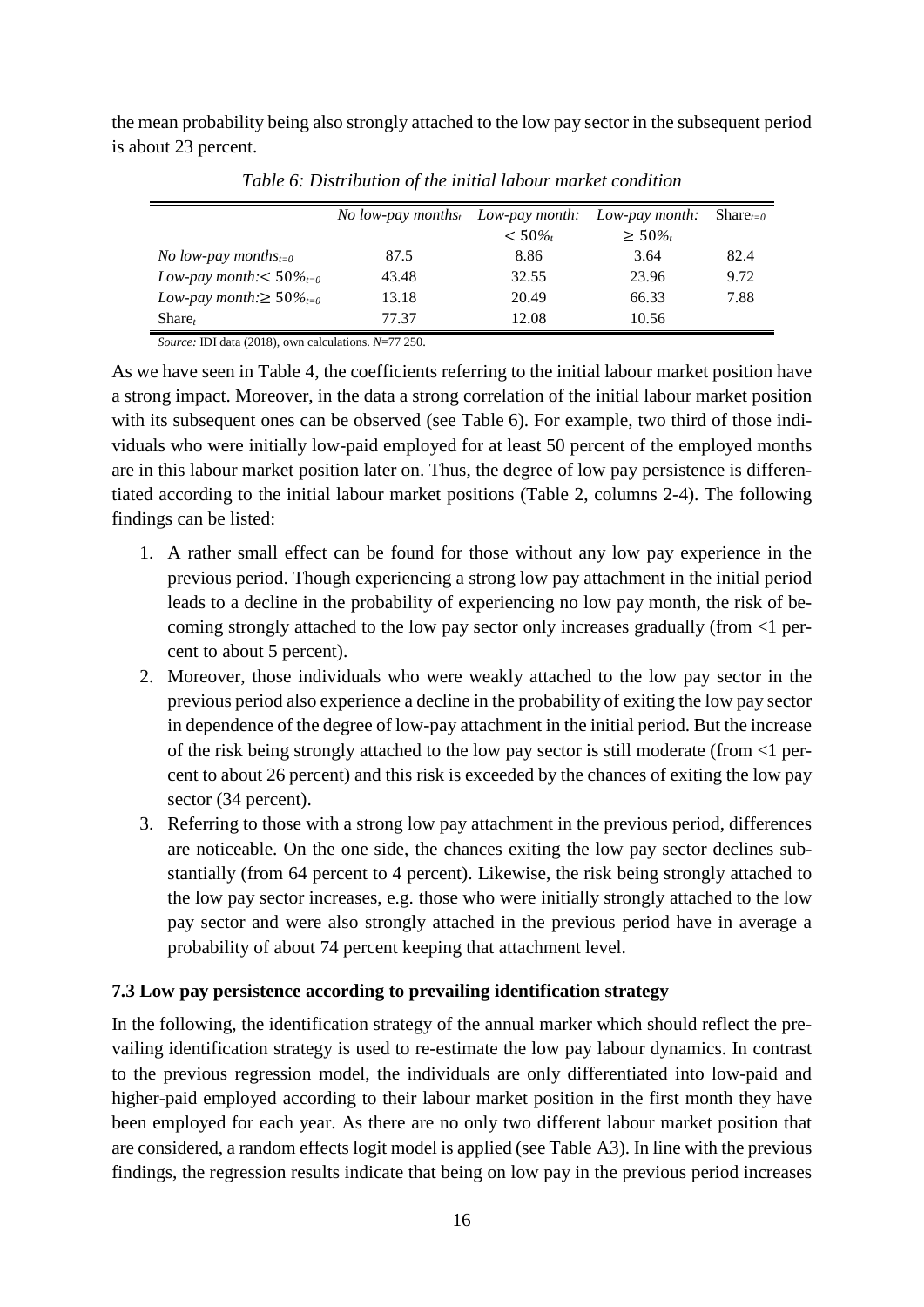significantly the chances on being on low pay in the subsequent period compared to when being higher paid. Moreover, being low-paid employed in the initial period increases the risk of experiencing low pay employment in the future.

In the following, probabilities in dependence of the previous labour market position are calculated (see Table A4). In general, the probability being affected by low-pay is rather small, though increases from about 5 to 12 percent when being low-paid instead of higher-paid employed. Differentiating the probabilities according to the initial labour market position provides a more differentiated picture of low-pay persistence. However, those who were on low-pay in the initial and previous have on average a chance of 58 percent of moving into a higher paid job. Thus, using the annual marker would indicate much better prospects of exiting the low wage sector than derived on using monthly employment information.

# **8. Conclusion**

Numerous prior studies have estimated the extent to which individuals who were working in the low wage sector at time point  $t - 1$  are likely to find themselves again in this labour market position in the subsequent period  $t$ . Based usually on survey data, and a reliance on wage levels at one time point per year, past evidence has generally concluded that compared to their higherpaid colleagues, low-paid employed face a significantly higher risk of being low-paid employed in the future.

Given that wages may not be constant over a year, from an individual perspective, the respective labour market position at one point of time may not reflect the actual intensity with which a person is attached to the low pay sector. To overcome this shortcoming associated with survey information, this study utilises population-wide administrative data with monthly information on wages. These data permit differentiation of those employed into three groups: those without any low pay experience (no low pay attachment); those spending less than half of their employed months in the low pay sector (weak low pay attachment); and the final group spending at least fifty percent of their employed time in low pay (strong low pay attachment).

To estimate the size of state dependence in low pay, we use a dynamic random-effects multinomial logit model. We find a noticeable persistence in low pay, especially when differentiating according to the initial intensity of low pay attachment: for example an initially strong attached worker who was also strongly attached at  $t - 1$  has on average a probability of about 74 percent of maintaining that strong attachment. Additionally, the probability of an individual in the strong attached group exiting the low-pay sector without any low-pay attachment is estimated to be 4 percent. Conversely, we also find that individuals with no low-pay experience are very unlikely to form a strong attachment to the low wage sector in future time periods.

When using the prevailing identification strategy, the heterogeneity of past low-pay cannot be detected at that granularity. This has two effects on the estimated size of low pay persistence: on the one hand, low pay persistence is overestimated for those with a weak past low pay attachment and underestimated for those with a strong past low pay attachment. These findings underline the necessity to control for the intensity of low pay attachment.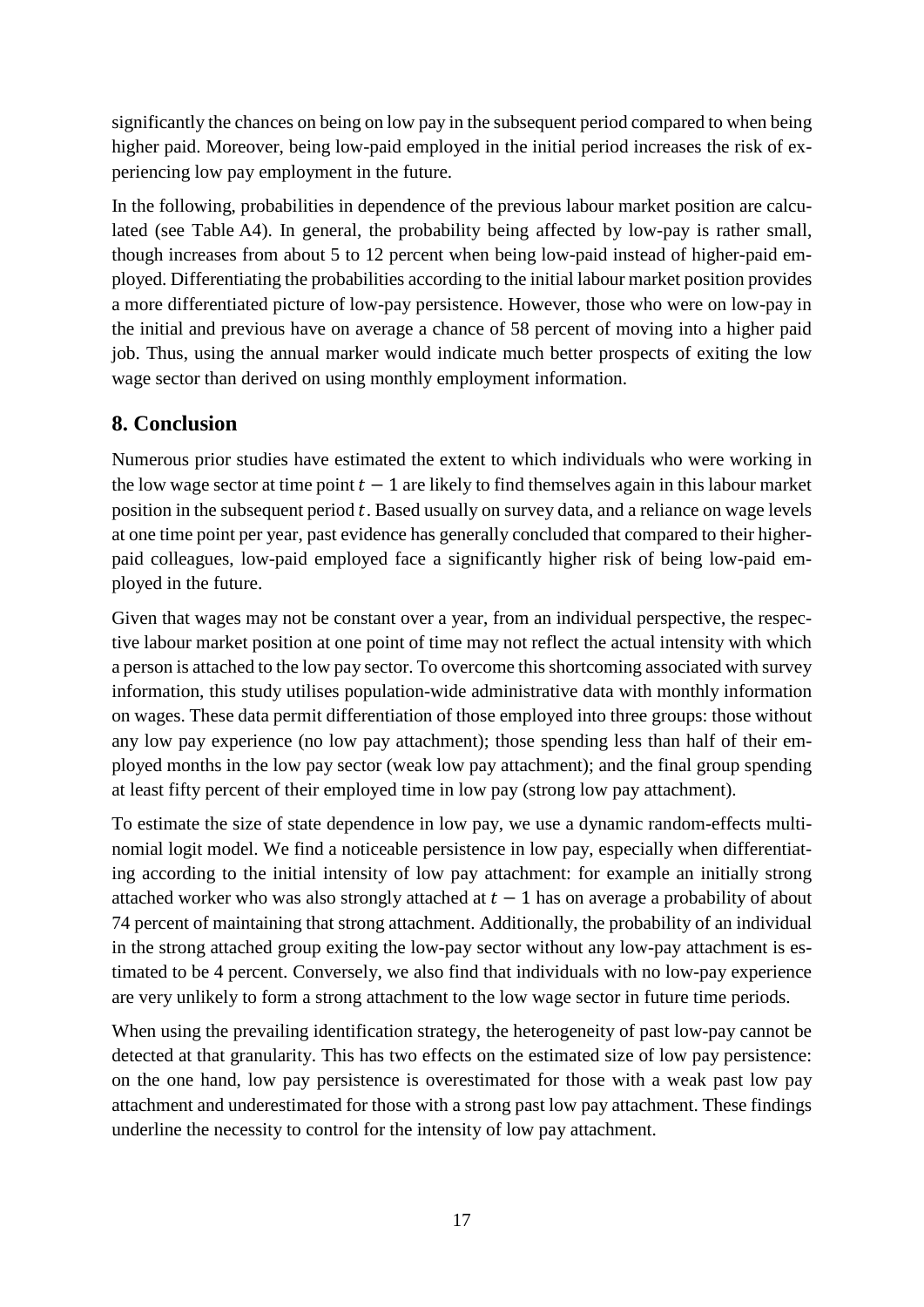Furthermore, based on the prevailing identification method, we would conclude a high level of state dependence in low pay, and interestingly, an even higher probability of low paid workers climbing up the wage ladder to higher pay in future time periods. Thus, if policy design were based on these findings one might conclude that low-paid employment offers a 'stepping-stone' to higher-paid employment. However, we find that after accounting for the level of attachment to the low wage sector (based on monthly information on wages) those with a strong attachment have very little chance of exiting this sector. This put strong doubts on whether there is a 'stepping-stone' effect of low pay and whether 'any job is helpful' with respect of climbing up the wage ladder. This finding aligns with the hypothesis that not every job contributes to the individuals' human capital level.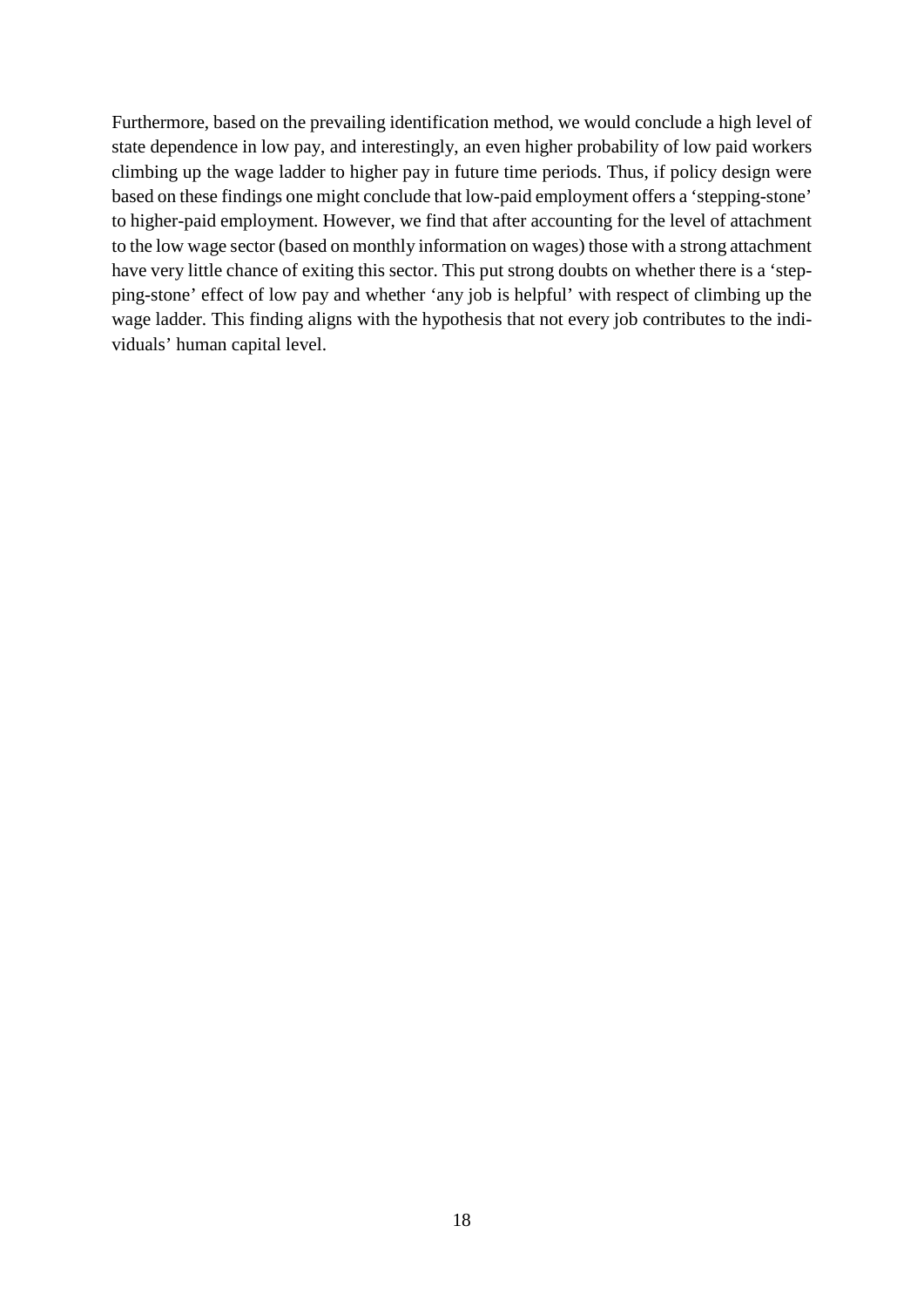## **References**

Acemoglu, D. (2001). Good jobs versus bad jobs. *Journal of Labor Economics*, *19*(1), 1-21.

- Buddelmeyer, H., Lee, W. S., & Wooden, M. (2010). Low‐Paid Employment and Unemployment Dynamics in Australia. *Economic Record*, 86(272), 28-48.
- Cai, L., Mavromaras, K. & Sloane, P. (2017), Low Paid Employment in Britain: Estimating State-Dependence and Stepping Stone Effects. *Oxford Bulletin of Economics and Statistics* doi:10.1111/obes.12197
- Cappellari, L. (2007). Earnings mobility among Italian low-paid workers. *Journal of Population Economics*, 20(2), 465-482.
- Cappellari, L., & Jenkins, S. P. (2008). Estimating low pay transition probabilities accounting for endogenous selection mechanisms. *Journal of the Royal Statistical Society: Series C (Applied Statistics)*, 57(2), 165-186.
- Clark, K., & Kanellopoulos, N. C. (2013). Low pay persistence in Europe. *Labour Economics*, 23, 122-134.
- Cochrane, B., Fletcher, M., Pacheco, G. & Plum, A. (2018). *Low pay in NZ*. A report commissioned by the Ministry of Business, Innovation & Employment to the New Zealand Work Research Institute, Auckland University of Technology (NZWRI, AUT).
- Fok, Y. K., Scutella, R., & Wilkins, R. (2015). The Low‐Pay No‐Pay Cycle: Are There Systematic Differences across Demographic Groups? *Oxford Bulletin of Economics and Statistics*, *77*(6), 872-896.
- Heckman, J. J. (1976). A life-cycle model of earnings, learning, and consumption. *Journal of political economy*, 84(4, Part 2), S9-S44.
- Heckman, J. J. (1981). Heterogeneity and state dependence. In *Studies in Labor Markets* (pp. 91-140). University of Chicago Press.
- Heckman, J.: 1981b, The incidental parameters problem and the problem of initial conditions in estimating a discrete time ‐ discrete data stochastic process, in C. Manski and D. McFadden (eds), *Structural Analysis of Discrete Data with Econometric Applications*, MIT Press, Cambridge.
- Layard, P., Nickell, S., & Jackman, R. (1991). *Unemployment: macroeconomic performance and the labour market*. Oxford: Oxford University Press.
- Mosthaf, A. (2014). Do Scarring Effects of Low‐Wage Employment and Non‐Employment Differ BETWEEN Levels of Qualification? *Scottish Journal of Political Economy*, 61(2), 154-177.
- Skrondal, A., & Rabe‐Hesketh, S. (2014). Handling initial conditions and endogenous covariates in dynamic/transition models for binary data with unobserved heterogeneity. *Journal of the Royal Statistical Society: Series C (Applied Statistics)*, 63(2), 211-237.
- Stewart, M. B. (2007). The interrelated dynamics of unemployment and low-wage employment. *Journal of Applied Econometrics*, 22(3), 511-531.
- Stewart, M. B., & Swaffield, J. K. (1999). Low pay dynamics and transition probabilities. *Economica*, 66(261), 23-42.
- Uhlendorff, A. (2006). *From no pay to low pay and back again? A multistate model of low pay dynamics.* IZA Discussion Papers, No. 2482, [http://nbn-resolving.de/urn:nbn:de:101:1-](http://nbn-resolving.de/urn:nbn:de:101:1-2008051370) [2008051370](http://nbn-resolving.de/urn:nbn:de:101:1-2008051370)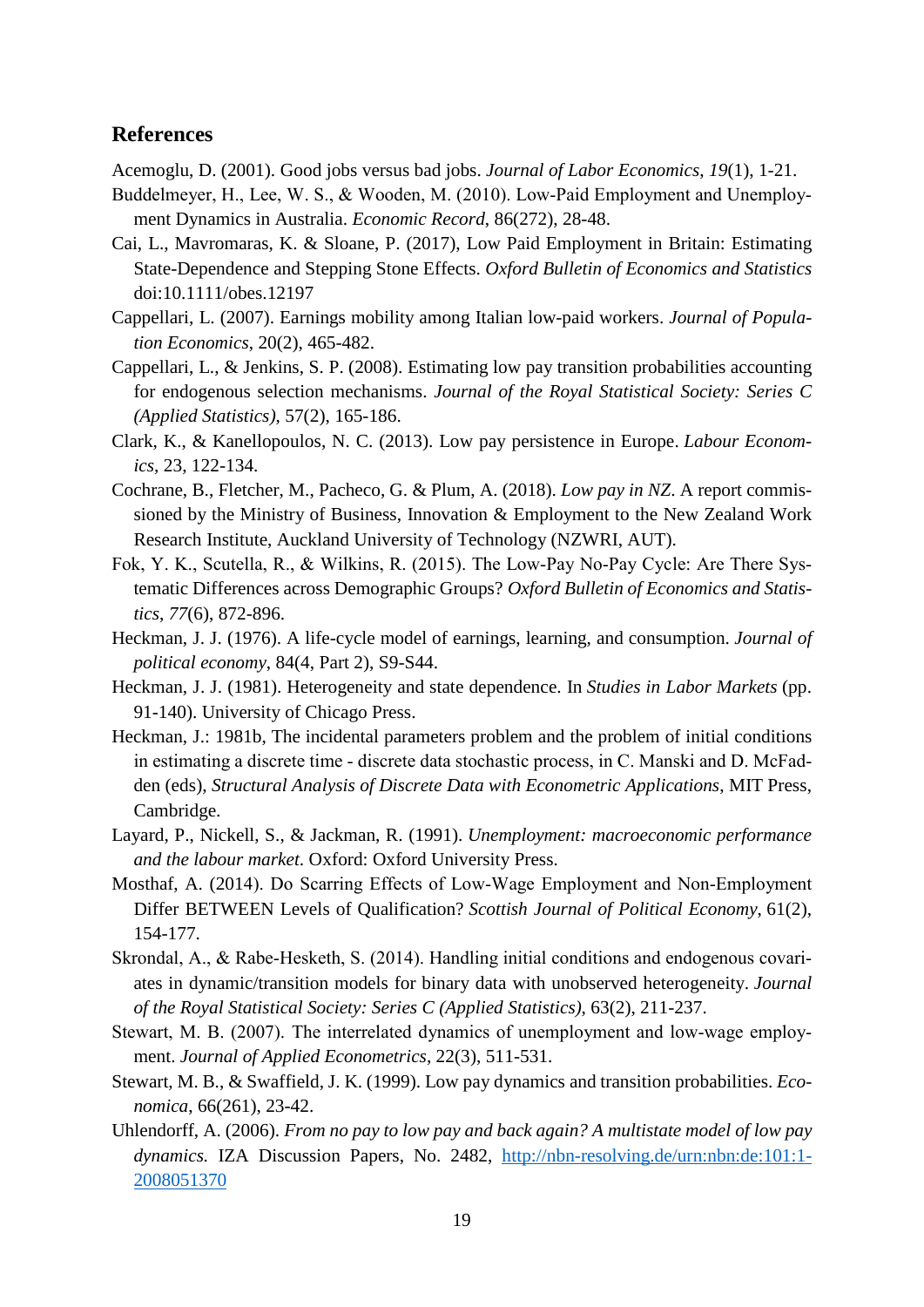Wooldridge, J. M. (2005). Simple solutions to the initial conditions problem in dynamic, nonlinear panel data models with unobserved heterogeneity. *Journal of Applied Econometrics*, 20(1), 39-54.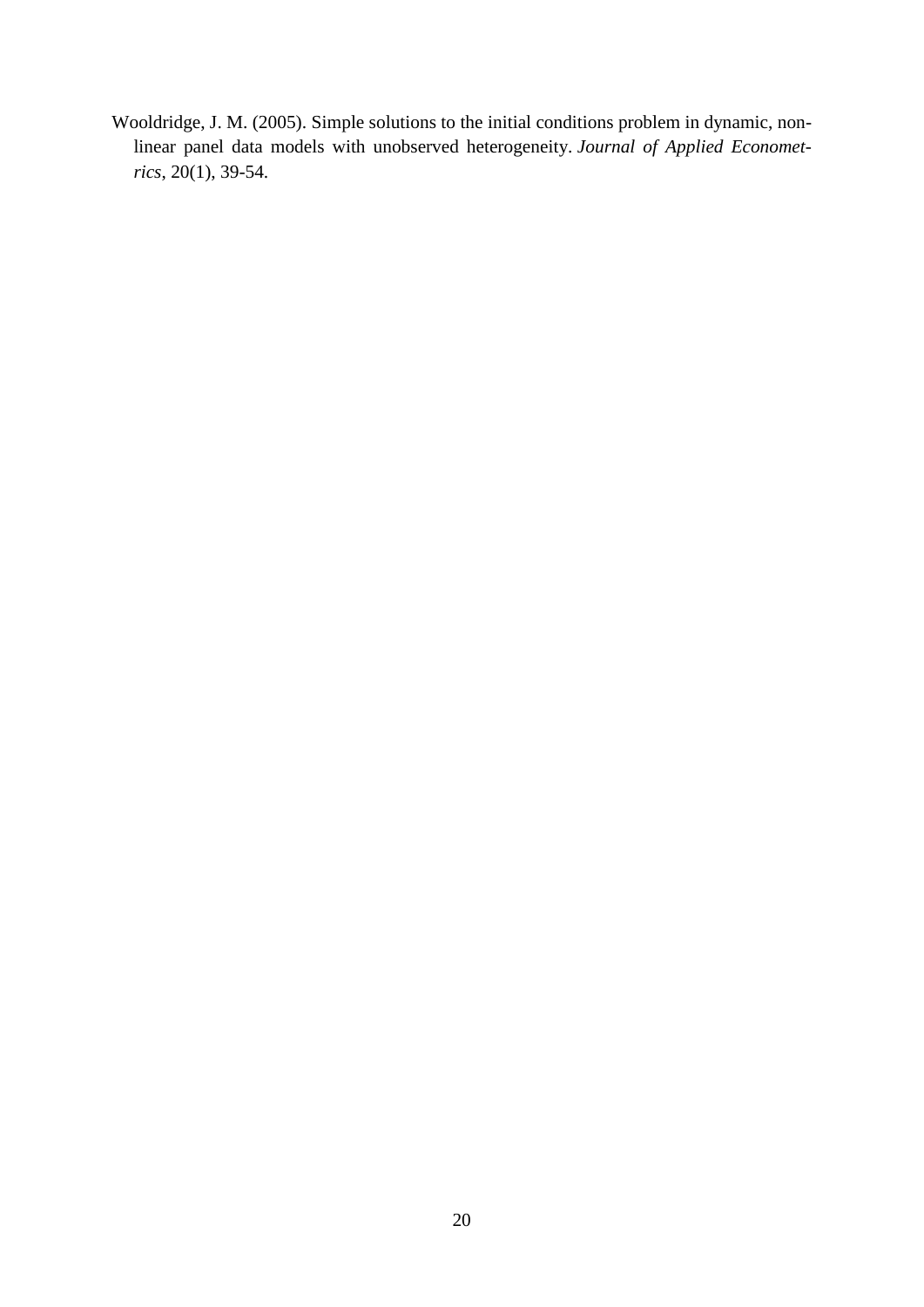# **Appendix**

|                                    | <i>No lp months<sub>t</sub></i> | Lp month: $<$ 50% | $Lp$ month: $\geq 50\%$ | $Total_{t-1}$ |
|------------------------------------|---------------------------------|-------------------|-------------------------|---------------|
| <i>No lp months</i> <sub>t-1</sub> | 94.98                           | 4.59              | 0.43                    | 81.45         |
| <i>Lp</i> month: $<$ 50 $\%_{t-1}$ | 44.69                           | 41.77             | 13.54                   | 10.20         |
| Lp month: $\geq 50\%_{t-1}$        | 5.72                            | 20.67             | 73.61                   | 8.35          |
| Total,                             | 82.4                            | 9.72              | 7.88                    |               |

*Table A1: Transition matrix of the labour market positions (Monthly marker)*

*Source:* IDI data, own calculations. *N*=77 250.

*Table A2: Transition matrix of the labour market positions (Annual marker)*

|                           | Higher pay $_t$ | $Low$ -pa $y_t$ | $Total_{t-1}$ |
|---------------------------|-----------------|-----------------|---------------|
| Higher pay <sub>t 1</sub> | 94.62           | 5.38            | 88.47         |
| $Low$ -pay <sub>t-1</sub> | 48.62           | 51.38           | 11.53         |
| Total <sub>t</sub>        | 89.32           | 10.68           | 100           |

*Source:* IDI data, own calculations. *N*=77 250.

*Table A3: Regression results on low pay persistence (Annual marker)*

|                                                     | $Low$ - $payt$ |
|-----------------------------------------------------|----------------|
| Labour market position at $t-1$                     |                |
| Higher pay $_{t-1}$                                 | ref. category  |
| Low pay <sub>t-1</sub>                              | 1.159          |
|                                                     | (0.044)        |
| Labour market position at $t=0$                     |                |
| Higher $pay_{t=0}$                                  | ref. category  |
| Low $pay_{t=0}$                                     | 2.121          |
|                                                     | (0.063)        |
| exogenous variables <sup><math>\dagger</math></sup> | $\sqrt{}$      |
| $\sigma_{\kappa}$                                   | 1.484          |
|                                                     | (0.036)        |
| Log Likelihood                                      | $-18630.421$   |
| N                                                   | 77 250         |

*Note:* IDI (2018) and own calculations. Numbers in parenthesis refer to standard errors. Model contains same explanatory variables as the full model.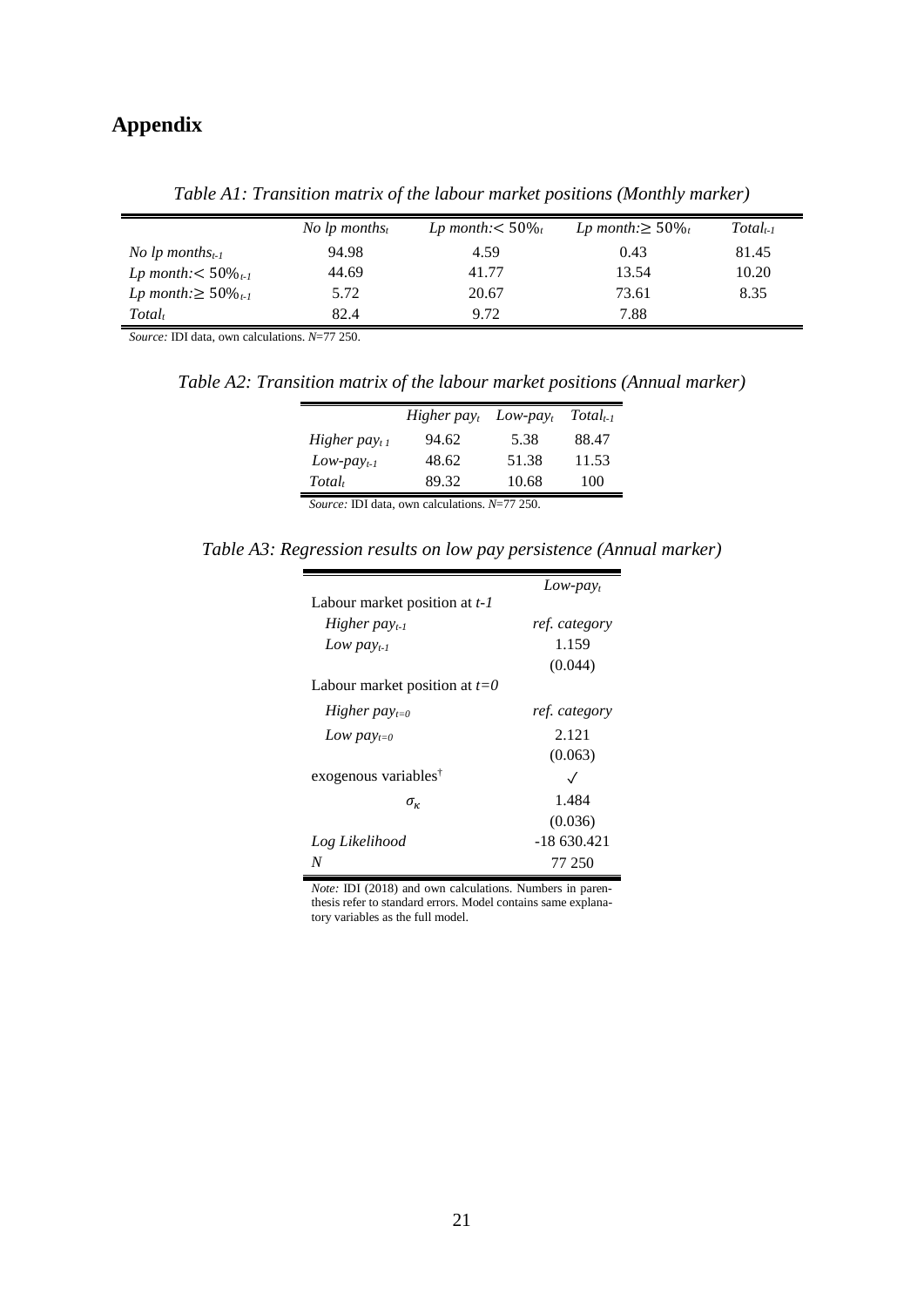|                                    | <b>Total</b> | <b>Higher Payt=0</b> | Low Pay $_{t=0}$ |
|------------------------------------|--------------|----------------------|------------------|
| $P(Higher pay_t Higher pay_{t-1})$ | 0.951        | 0.977                | 0.800            |
|                                    | (0.078)      | (0.017)              | (0.111)          |
| $P(Low pay_t Higher pay_{t-1})$    | 0.049        | 0.023                | 0.200            |
|                                    | (0.078)      | (0.017)              | (0.111)          |
| $P(Higher pay_t Low pay_{t-1})$    | 0.880        | 0.932                | 0.582            |
|                                    | (0.144)      | (0.044)              | (0.150)          |
| $P(Low pay_t Low pay_{t-1})$       | 0.120        | 0.068                | 0.418            |
|                                    | (0.144)      | (0.044)              | (0.150)          |

*Table A4: Predicted probabilities of low pay persistence (Annual marker)*

*Note:* IDI (2018) and own calculations. Numbers in parentheses are standard errors. *N*=77 250.